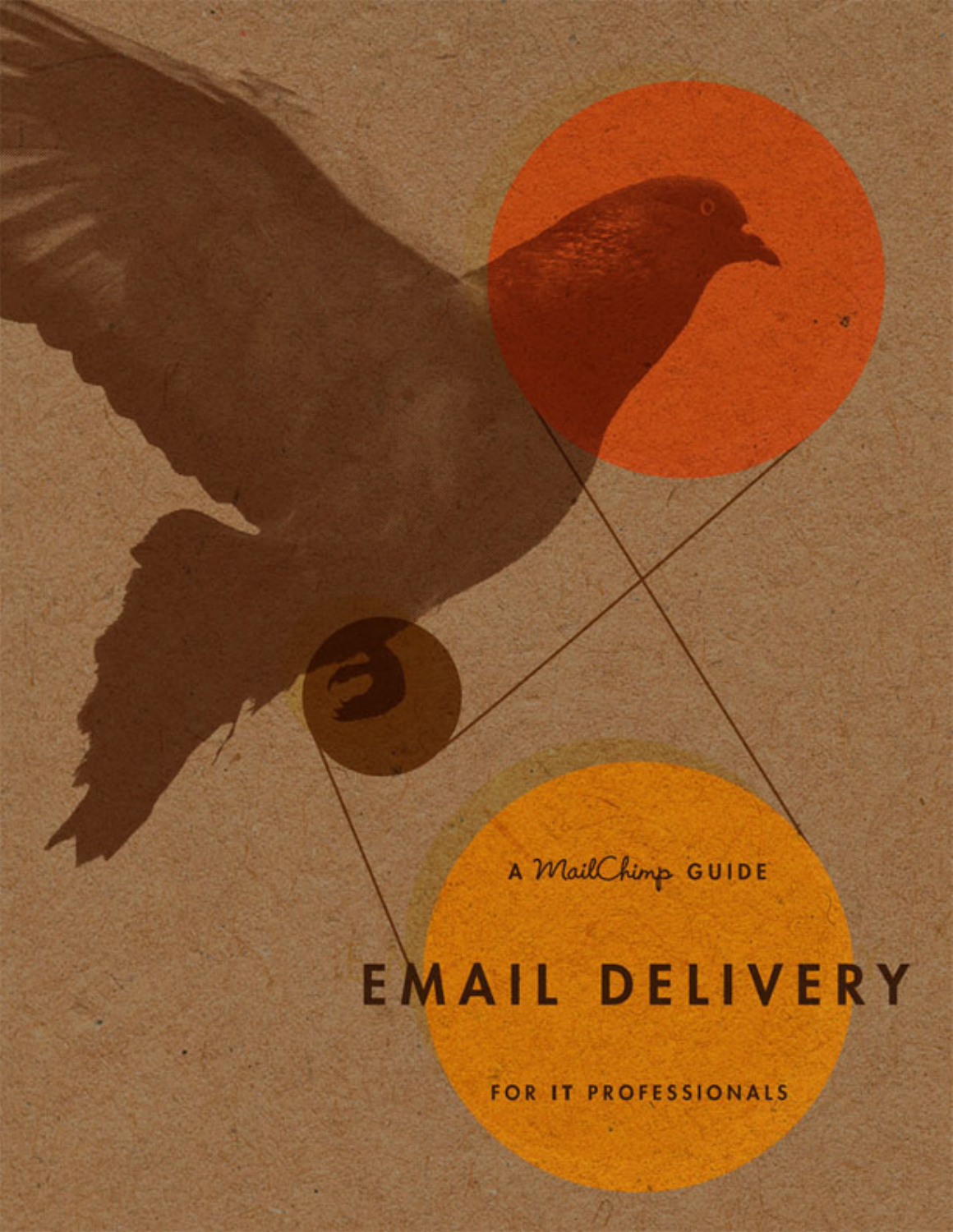MailChimp

email delivery for IT professionals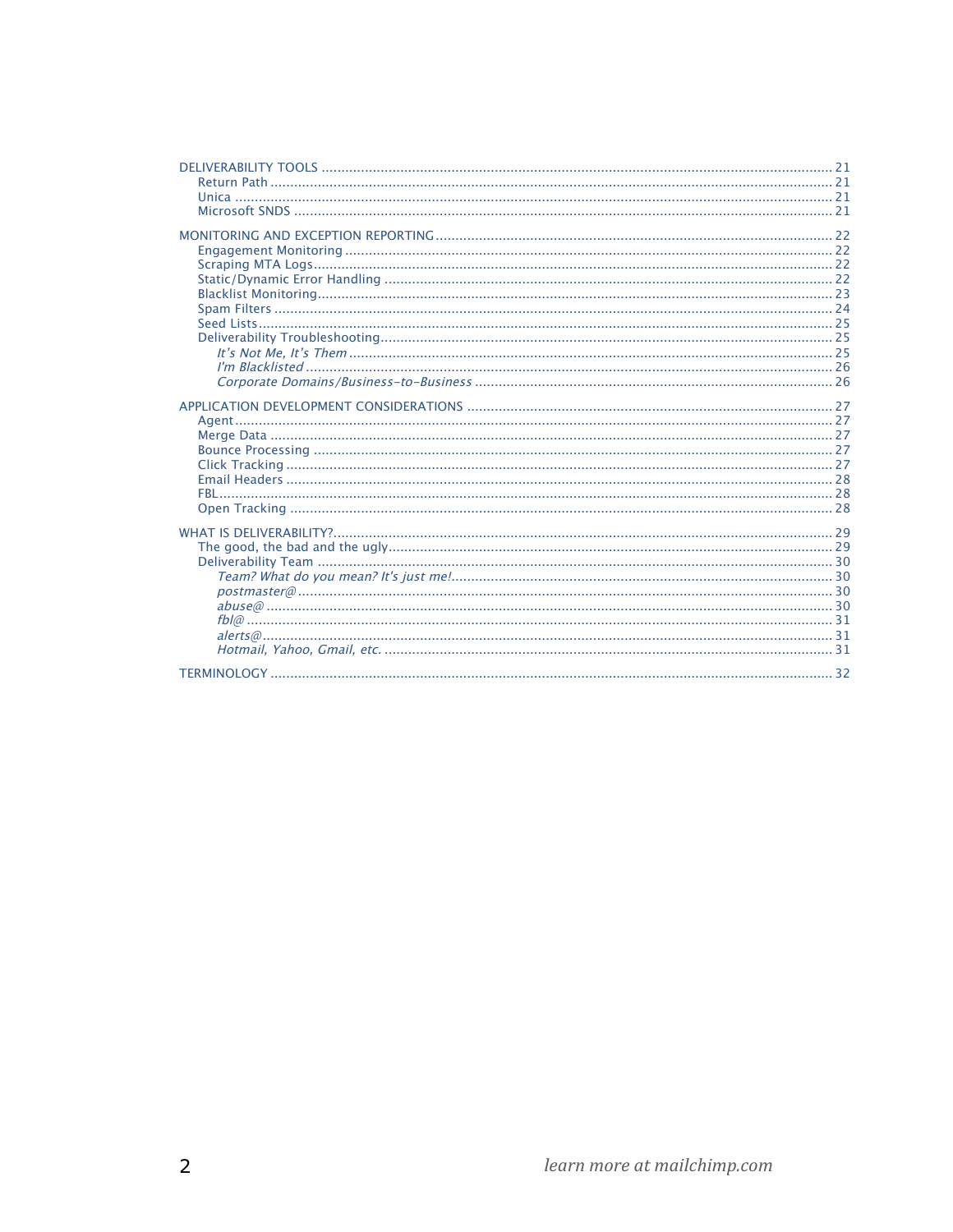# INTRODUCTION

So you've been asked to put together an email marketing blaster cannon thingamajig. Maybe your CEO is trying to save some bucks. Maybe the marketing team is trying to get better tracking (to ask the CEO for more money). Or maybe you're a big nerd and like setting up servers. Whatever the case, you're the poor schmuck that has to figure out how to get the email marketing blaster built. My name is Brandon Fouts, and I'm the deliverability engineer at MailChimp. We send a few hundred million emails a month, and I'm here to help you understand how to set up your deliverability infrastructure (or you could just [sign](http://www.mailchimp.com)  [up free](http://www.mailchimp.com) for MailChimp, and we'll send out your email for you). Either way, if you're an IT person in charge of deliverability for email marketing, then you've come to the right place.

There's lots of buzz about the changes that companies sending commercial email will face with ISPs. In the old days, ISPs tracked abuse complaints and bounces and a few other basic stats to determine the reputation of an IP or sender. In the new world order, companies will not only be faced with preventing abuse complaints and bounces, but they'll also have to start worrying about engagement. Each ISP will have its own engagement algorithm to determine how readers are responding to mail. Tracking engagement is more complex than monitoring a few stats. ISPs will be concerned with subscribers opening, clicking, unsubscribing, marking as spam, deleting, etc., so the person managing the list has to be even more conscientious. The marketer better be sure that what he's sending is engaging, or his email will go straight to the spam folder—or, worse, get blocked.

But it's easy for companies to miss an important aspect of deliverability. You've got to have a great deliverability infrastructure to compete. For example, if you're delivering engaging content to a 100% double opted-in list but your MTA isn't configured correctly, or you're not set up to process abuse complaints, you're headed for trouble.

In this guide, I've included real-world scenarios and vital information for understanding the complexities and hurdles involved with setting up your delivery infrastructure and keeping that infrastructure running. MailChimp wants to help you understand the role infrastructure and management play in deliverability, and how to leverage your infrastructure in a way that will help your marketing team deliver engaging content. Most of the information in this guide is targeted at the technical and social requirements for setting up your delivery infrastructure. If all this stuff is in place you have a far better chance of hitting the inbox.

Before getting in too deep, you might want to check out our [terminology](#page-32-0) section. Let's get started.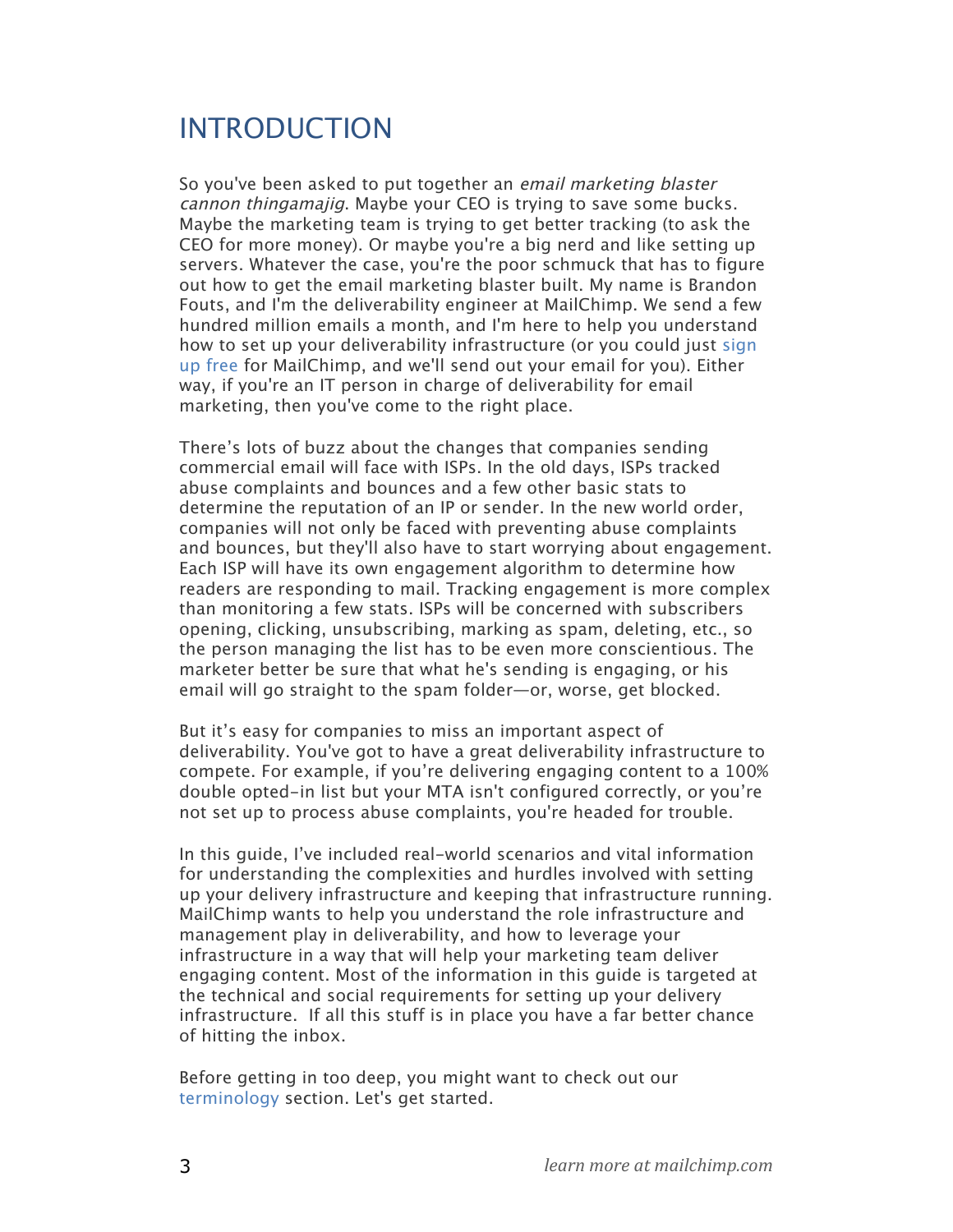# HOSTING AND HARDWARE

Choosing the proper hosting facility is a big part of designing your delivery infrastructure. Whether you're going into an existing data center or looking for a new one, you should keep a few things in mind.

First, you should NOT use cloud environments like Amazon or RackSpace Cloud, as these environments are in no way suited for sending email. They're also home to spammers, so it's best to keep your sending IPs off these networks. Make sure you're with a reputable hosting facility for your sending network.

And you don't want your MTAs to live in the cloud or in a virtual environment. MTAs need bare metal and fast drives. An MTA's activity is bound mostly to disk and CPU, so cloud and virtual environments aren't suited well to the task. Consider this when you're thinking about your network topology and designing your application. Your sending infrastructure (or at least your MTA) may have to exist in another datacenter. We've seen the effects of tying your sending infrastructure in the cloud, and the results are poor performance and reputation.

Some delivery applications are built so that the agent builds the email up at the agent level and hands it off to the MTA, while other agents are designed to package the needed data and let the MTA handle the email's construction. Both have pros and cons, but when your application is in the cloud and the MTA may have to live elsewhere, it's important to pick the agent option that limits your bandwidth. If you're mostly in the cloud or in a virtual environment, ensure that your application is developed in such a way that the MTA does not have to exist in the same network/environment as the application.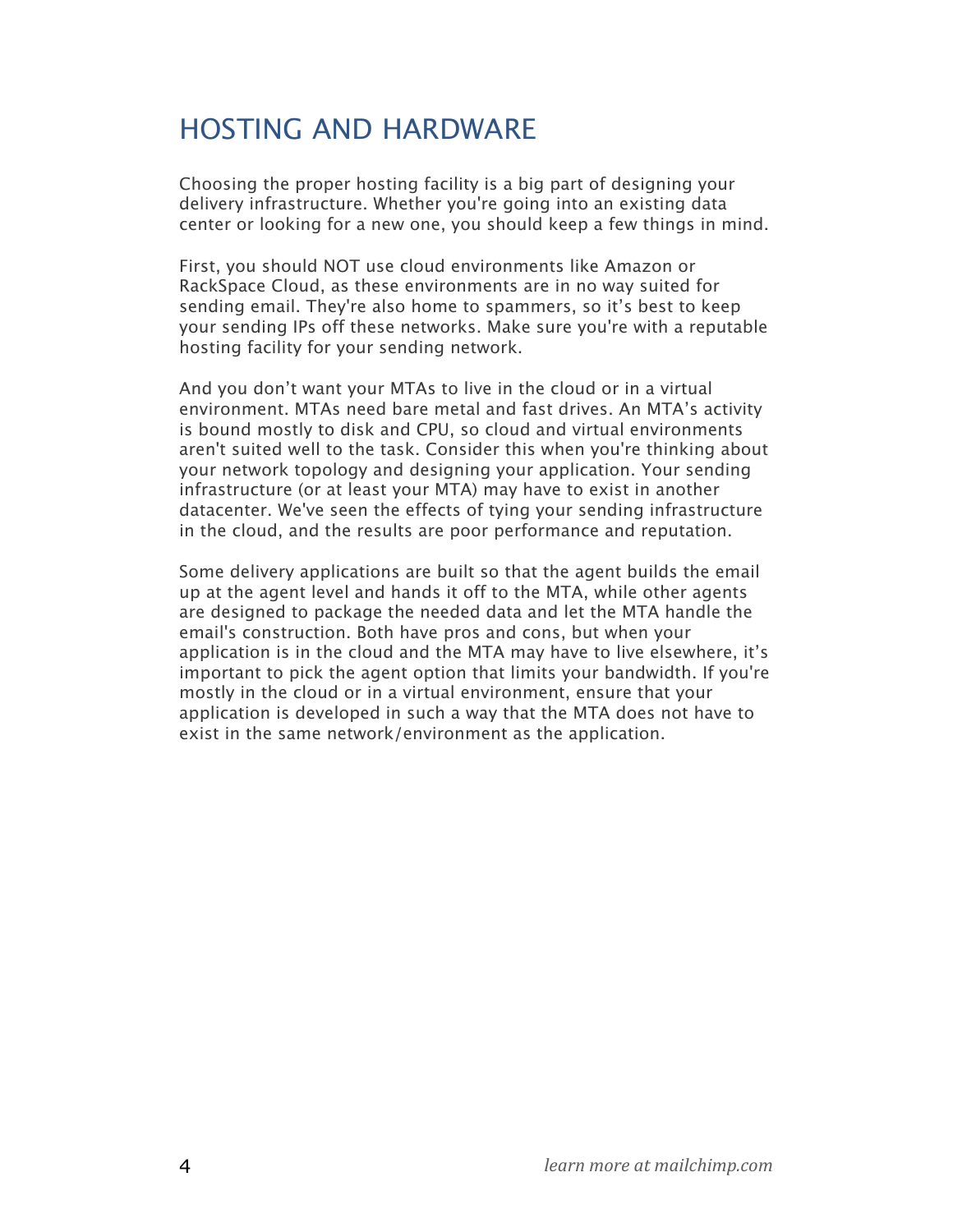# IP/DNS

So you have the email addresses necessary to start, but no domain to attach them to—or maybe you *do* have a domain to attach them to, but don't know where to go from there. If you're sending commercial email for your domain, it's best to attach your commercial email to your domain in some capacity. If you're sending email out for some other company or have no idea where to start with IPs and domains, then this section will help.

# **DNS Naming**

You likely fall into one of several categories:

## **I already have a domain.**

Let's say you have the *example.com* domain and you want to send a bunch of marketing email to your list of opted-in email addresses. The first thing to understand is the effect that sending commercial email can have on your domain.

If you're not sending to a [legit](http://www.mailchimp.com/articles/list-okay/) list, then you're putting your domain at risk. Just engaging in commercial sending is risky, so you better plan carefully. If you prefer to keep your domain out of the mix because there's too much at risk, then you can use a different domain. Just remember that everyone associates you with example.com.

The next step to consider is using some form of a sub-domain. For instance, mail1.example.com is a possible sub-domain. Choose your domain, sub-domain and naming conventions wisely, as this can have a significant effect on your deliverability and how ISPs and anti-spam authorities view you. As always, think about growth here, and use some letter and number scheme for your sub-domain—do NOT use a numbering scheme for your root domain. It's best to associate ONE domain to one client if you're using a [dedicated IP](http://www.mailchimp.com/blog/should-you-send-from-a-dedicated-ip-address/) scheme.

# **I'm sending on behalf of someone else.**

Let's say you're sending for someone who's not tied to your domain. Do NOT, under any circumstances, tie your client's commercial email to your domain. For example: Say you're a design agency, and Joe's Bait & Tackle wants you to send email for them. We'd advise you to use and associate all email traffic to loe's Bait and Tackle's domain. Using your own domain for this will affect your domain reputation. Try to tie their commercial email to their domain or create a new domain. The same rules as above apply when it comes to naming conventions. (Choose your domain, sub-domain and naming conventions wisely, as they can have a significant effect on your deliverability and how you're viewed by ISPs and anti-spam authorities. As always, think about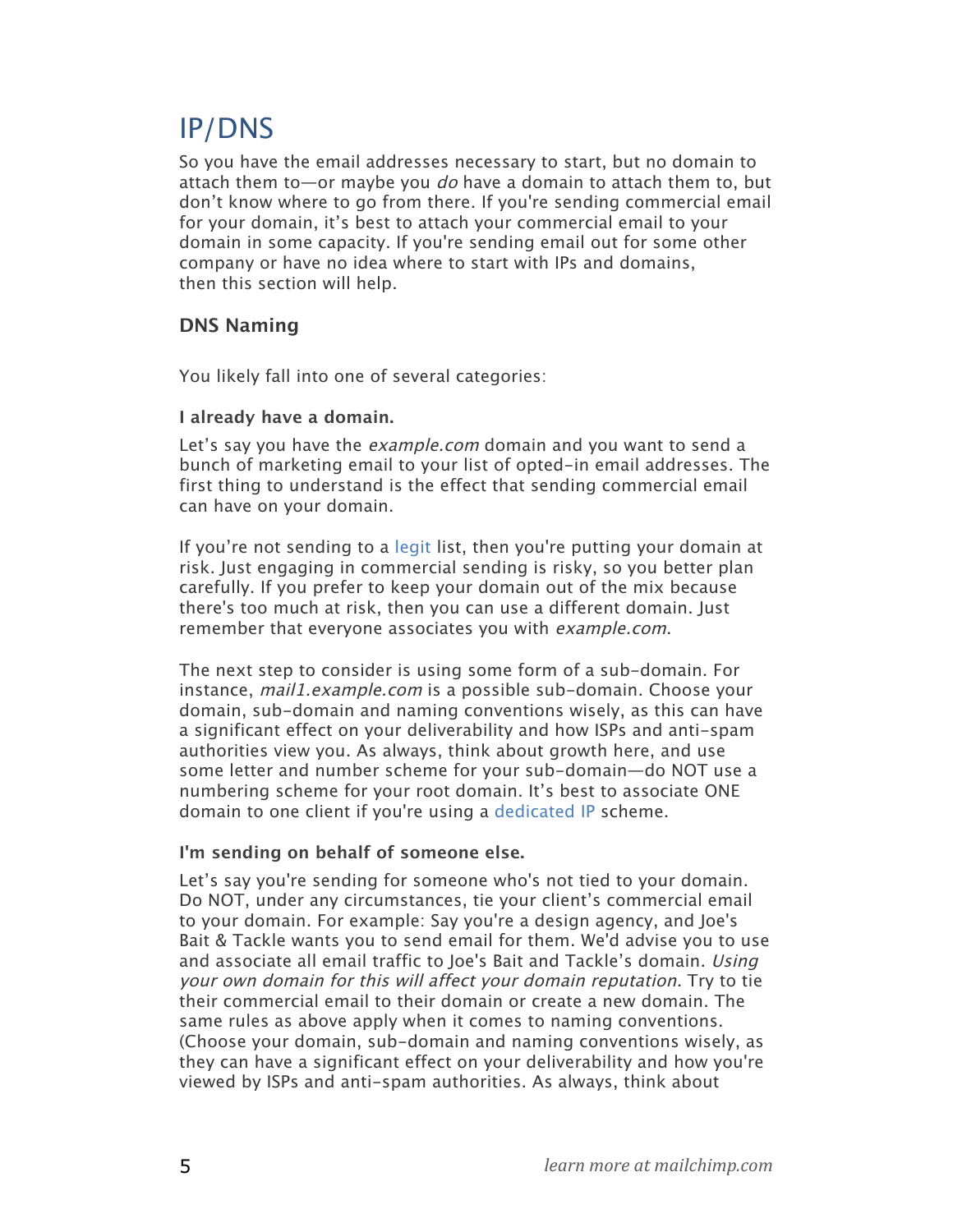growth here, and use some letter and number scheme for your subdomain.

### **I'm sending on behalf of several companies.**

Let's say you're sending for several companies at once. The first determination you need to make is whether to use a shared or dedicated IP scheme. Later, we'll describe the differences and reasons you'd use one versus the other. Again, same rules apply: Choose your domain, sub-domain and naming conventions wisely, as this can have a significant effect on your deliverability and how you're looked upon by ISPs and anti-spam authorities. As always, think about growth here, and use some letter and number scheme for your sub-domain—do NOT use a numbering scheme for your root domain (mail.example1.com). If you're using a pool of IPs for several customers, ensure that the domain is consistent for that pool of IPs. In other words, don't use different domain names in the shared IP pool, but use the xxxx1.yourdomain.com schema.

# **IP Ranges**

It's important to think about how much email you're going to be sending, and depending on your sending volume, you can determine how many IPs create the right balance.

Generally speaking, you don't want too few IPs, in case you experience more volume than you expect. And you don't want so many IPs that you look suspicious or spread out your volume over too many IPs. There has to be a balance of volume to IP/domain.

ISPs know who you are, and they know your IP blocks. They're probably smarter than you are, and if you think your little ol' operation isn't being watched, you're sorely mistaken. They see all and know all, so get this aspect right.

Sending too much volume from an IP, sending from too many IPs or sending too little from a range of IPs can all lead to deliverability issues. So what's the right number? [Word to the Wise](http://blog.wordtothewise.com/2009/10/why-do-you-need-so-many-ip-addresses/) had a couple of posts about this in a series of articles [\(Article 1](http://blog.wordtothewise.com/2009/10/why-do-you-need-so-many-ip-addresses/), [Article 2](http://blog.wordtothewise.com/2009/10/why-do-esps-need-so-many-ip-addresses/), [Article](http://blog.wordtothewise.com/2009/11/i-need-ip-addresses-for-reputation/)  [3](http://blog.wordtothewise.com/2009/11/i-need-ip-addresses-for-reputation/), Article 4) that will give you some insight into the right balance for you.

# **Test IPs**

Before you send over your IPs, visit [Sender Score](https://senderscore.org/) and [Sender](http://www.senderbase.org/)  [Base](http://www.senderbase.org/) (and [AOL\)](http://postmaster.aol.com/cgi-bin/plugh/check_ip.pl) to find out the history and reputation of your IP. You don't want to get an IP block with a bad reputation from your registrar or hosting company.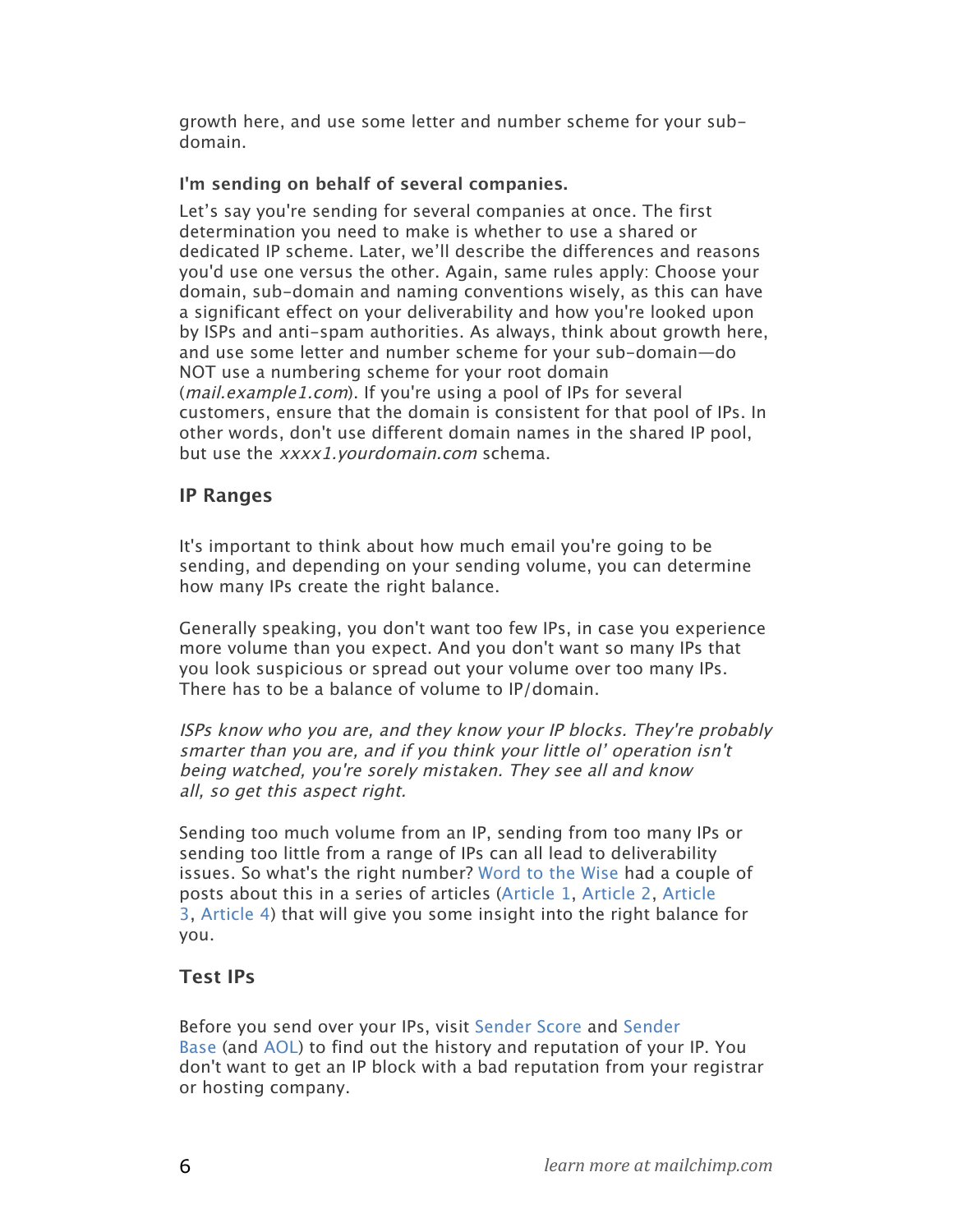## **Registrars**

It's important to use a reputable registrar. Use one that has high standards and, most importantly, takes abuse seriously. Don't associate your IPs with a registrar known to be used by spammers. If you're going to register domains or purchase IPs through a hosting facility, read through our Hosting and Hardware section for some pointers on choosing a good hosting facility.

## **From Address**

The *from* address you use should be associated with the same domain as the from domain in a dedicated IP setup, and the same domain where the signup occurred.

# **WHOIS Contact Information**

When you register your domains, apply ALL of your information to the WHOIS information. Make sure the physical address information is listed, along with the organization name that's associated with the email. Also ensure that the contact email addresses for abuse and other info is present in the WHOIS record. Do this for all domains and IP addresses, and check each and every record if someone else sets this up for you. The WHOIS information is important when registering for whitelisting, FBL and other registration processes. If the WHOIS records don't match up with the company making say, a [Microsoft](https://postmaster.live.com/snds/index.aspx)  [SNDS](https://postmaster.live.com/snds/index.aspx) request, you'll be unable to register. With Microsoft SNDS you have to ensure that your WHOIS records match up to with the rDNS of the IPs you're registering. Something to avoid is domains by proxy and any other privacy service to mask IP/domain ownership, etc. This is frowned upon by most postmaster desks.

### **Reverse DNS**

Setup forward-confirmed reverse DNS for your IP/Domains. Do this before you register anything with ISPs, providers or do any type of whitelisting.

### **MX Records**

Ensure your [MX Records](http://en.wikipedia.org/wiki/MX_record) are properly configured. Generally, your hosting facility will help with the setup of this. Check the records at [MXToolbox](http://mxtoolbox.com/) or [DNS Stuff](http://www.dnsstuff.com/tools/).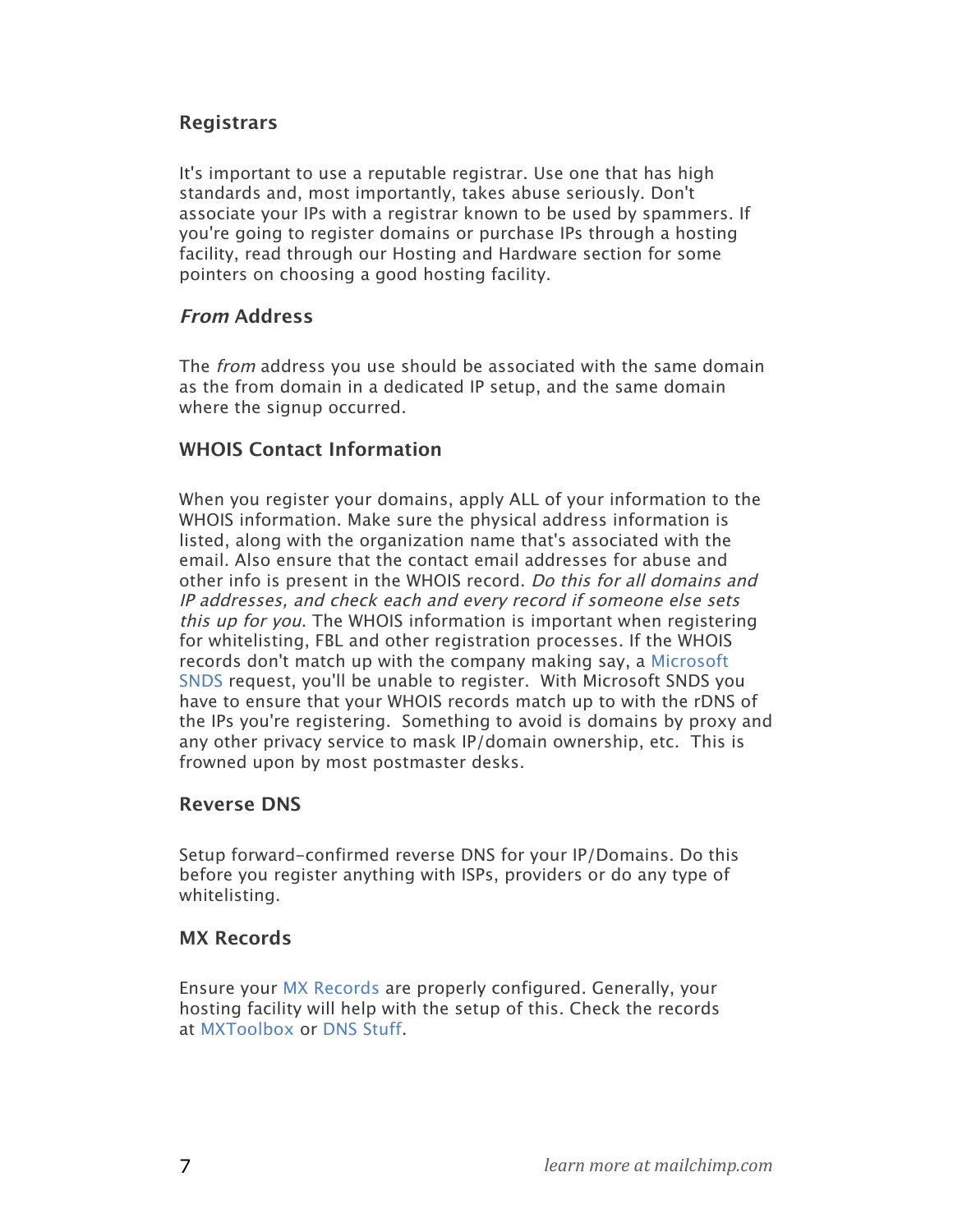## **Shared IPs**

If you're sending out for multiple clients or customers, sometimes it's better to use a shared pool of IP addresses. The volume or frequency from one client or department may not warrant a dedicated IP. We'll discuss throttling in more detail a little later, but ISPs throttle your sending volume. If you send too much, too fast, they'll bulk you or reject the email. Conversely, if you send too little or infrequently, ISPs can respond the same way.

Using a shared IP pool, you can put several clients into the pool, and this will keep sending frequency consistent. When you're using a shared IP pool, you want to get your number of IPs right so that you're sending the right amount over each one.

The downside to a shared IP pool is that a sender or set of senders can affect the reputation of the others. Throughout this guide, we'll share some techniques to help with this scenario, but its important to know that your IP or domain is what ISPs are generally looking at to determine reputation. Most people would say, "Then that's a good enough reason to put everyone on a dedicated IP!" But again, sending too little or infrequently can be as damaging as sending too much.

One more note on a shared IP: Make sure your development team or your code that hands the email off to the MTA is properly and evenly spreading your email over the pool of IPs. In other words, don't let IP1 get 80% of the content and IP2 get 20%. If you see that you're sending too much volume and deliverability drops, add another IP or set of IPs. Ensure that your pool of IPs is segmented by domain. If you need several pools, use the domain to denote the pool and the sub-domain to differentiate each MTA/VMTA.

# **Dedicated IPs**

If you plan to send lots of volume (50-75K twice a week), send frequently (10-15K daily) or send transactional messages, you'll want to use a dedicated IP for that traffic. In some cases you may need to use a pool of IPs for the dedicated traffic. In that case make sure that the IPs carry the same domain with different sub-domains. Dedicated IPs are great because the traffic is isolated to that specific client/department. But it's important that if you choose to use dedicated IPs that your sending is consistent and the quality is high. It's your traffic and ONLY your traffic, so nobody else is at fault if things go bad. Dedicated IPs should be whitelisted. See the Word to the Wise ISP Information to find all the whitelists.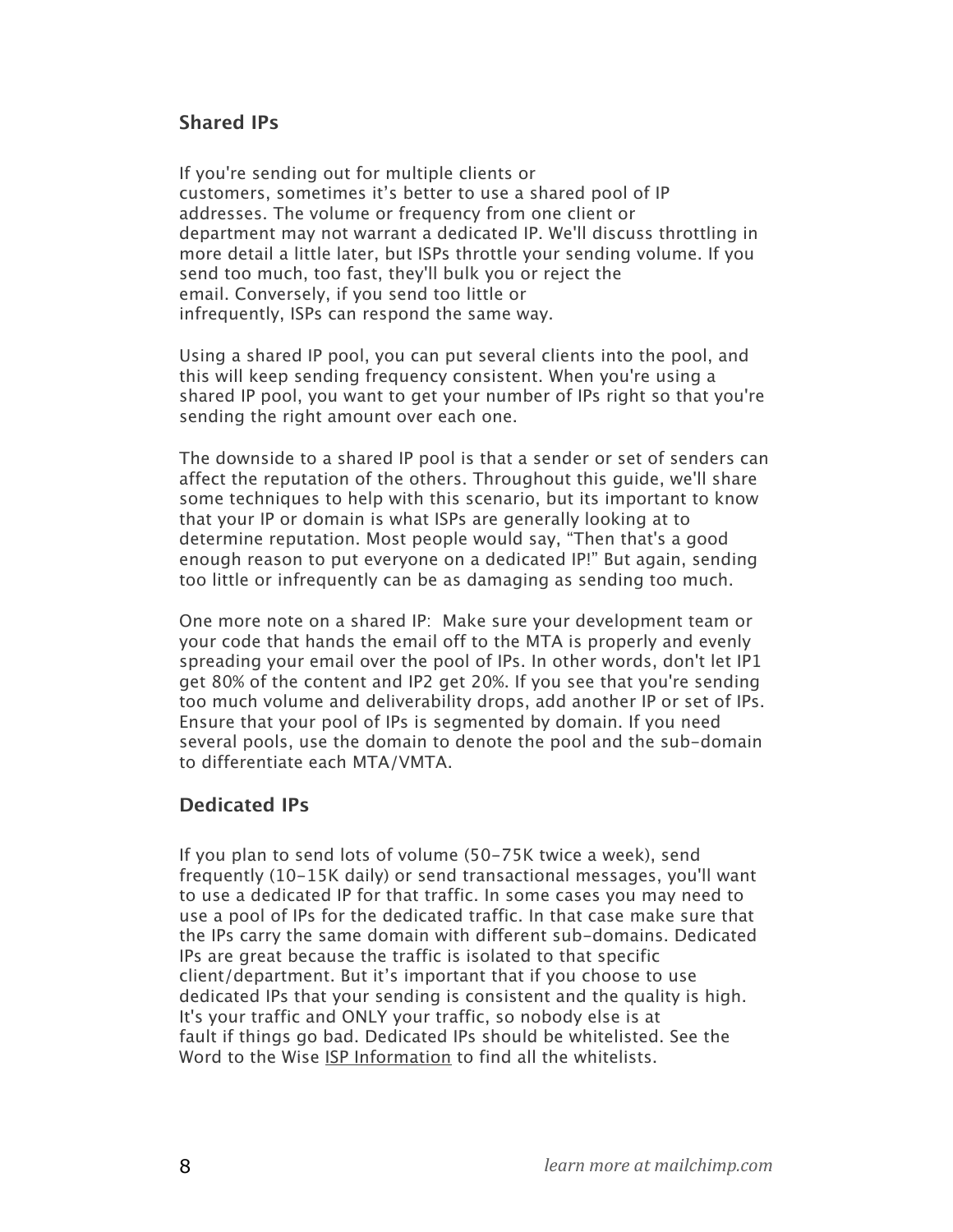# **Transactional Messaging**

We advise you not to send transactional messages (signups, unsubscribes, online receipts, etc.) over the same IPs or domains as marketing-related email. Instead, separate and segment these message types into their own "worlds." If you include these messages in the same domain/IPs, you won't be able to apply for whitelisting on those domains/IPs.

Also, if someone wants to unsubscribe from your weekly newsletter but still receive their online bill, you'd want that traffic to go over different domains so that if they block the newsletter traffic or unsubscribe, they still receive their bill.

### **Publish Your IPs**

Make sure you publish your IPs somewhere on your site. Use them for reference and to allow people to whitelist (or blacklist) you.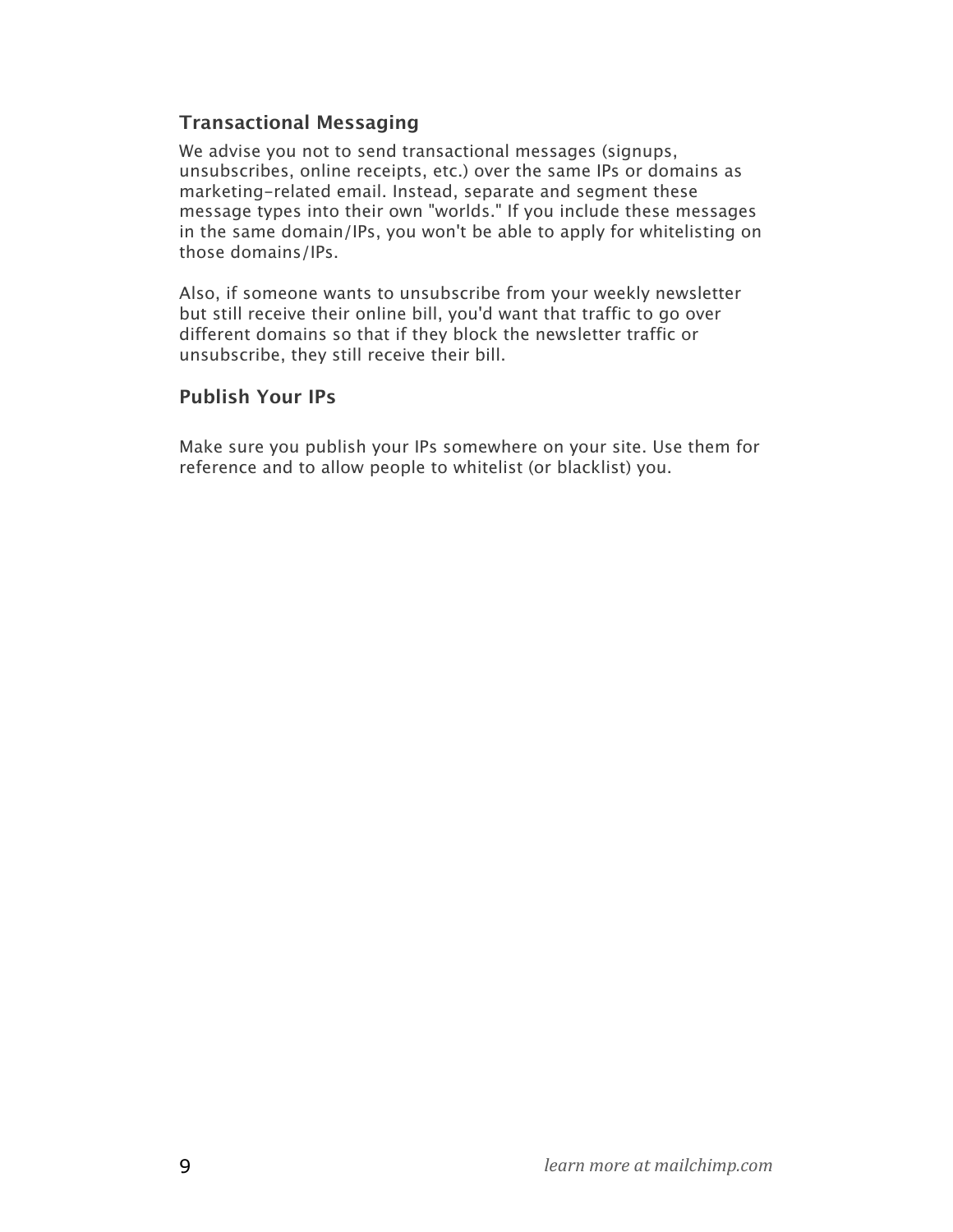# MTA

We highly recommend using a commercial MTA product to effectively manage multiple IPs/domains, error correction/handling and to have the best connection/sending to ISPs. We use PowerMTA from Port25, and its an incredible product and serves out lots of email. Why should you use a commercial product? Because things will break (or you'll break something), and you'll need someone smart enough to fix the disaster when things don't come back up like they should. Other benefits of using a commercial product are that they understand what you want to do with their product, and they'll help you with configurations and maintenance.

# **MTAs**

There are lots of commercial and free MTAs available. Some popular MTAs include [Power MTA](http://port25.com/), [Message Systems](http://www.messagesystems.com/), [Cold Spark](http://www.coldspark.com/), [postfix](http://www.postfix.org/), [qmail,](http://www.qmail.org/top.html) and [strongmail,](http://www.strongmail.com/solutions/technology/commercial-mta.php) but there are many others. Commercial products generally provide benefits over the open-source products, like monitoring and configuration user interfaces, configuration for administrators and general ease of use.

So you've got all these domains, IPs, servers, etc. Now you have to match this IP to that MTA, set up to send really slowly to Yahoo and faster at certain times to this other ISP, and then there's that Russian domain you have to send really slowly to…

This is the tough part, getting the all configurations dialed in.

There are several levels of configuration, and it's important that all these settings are properly tuned. You have configurations at the server level, domain level, virtual MTA level and domain-specific to the ISP. We recommend starting with the default configurations to see what works best, and then tweak as you go along. You'll find that what works for another sender may not apply to your infrastructure. This is one of the reasons we recommended you buy a commercial package so you can get proper support during this process.

The other important factor with configuration of the MTA is that when all is said and done, you need to test, test and test some more.

# **Security**

As with all your infrastructure, security is extremely important. Your delivery infrastructure is precious and vital. It's the type of system that can be used maliciously in the wrong hands, and there's plenty of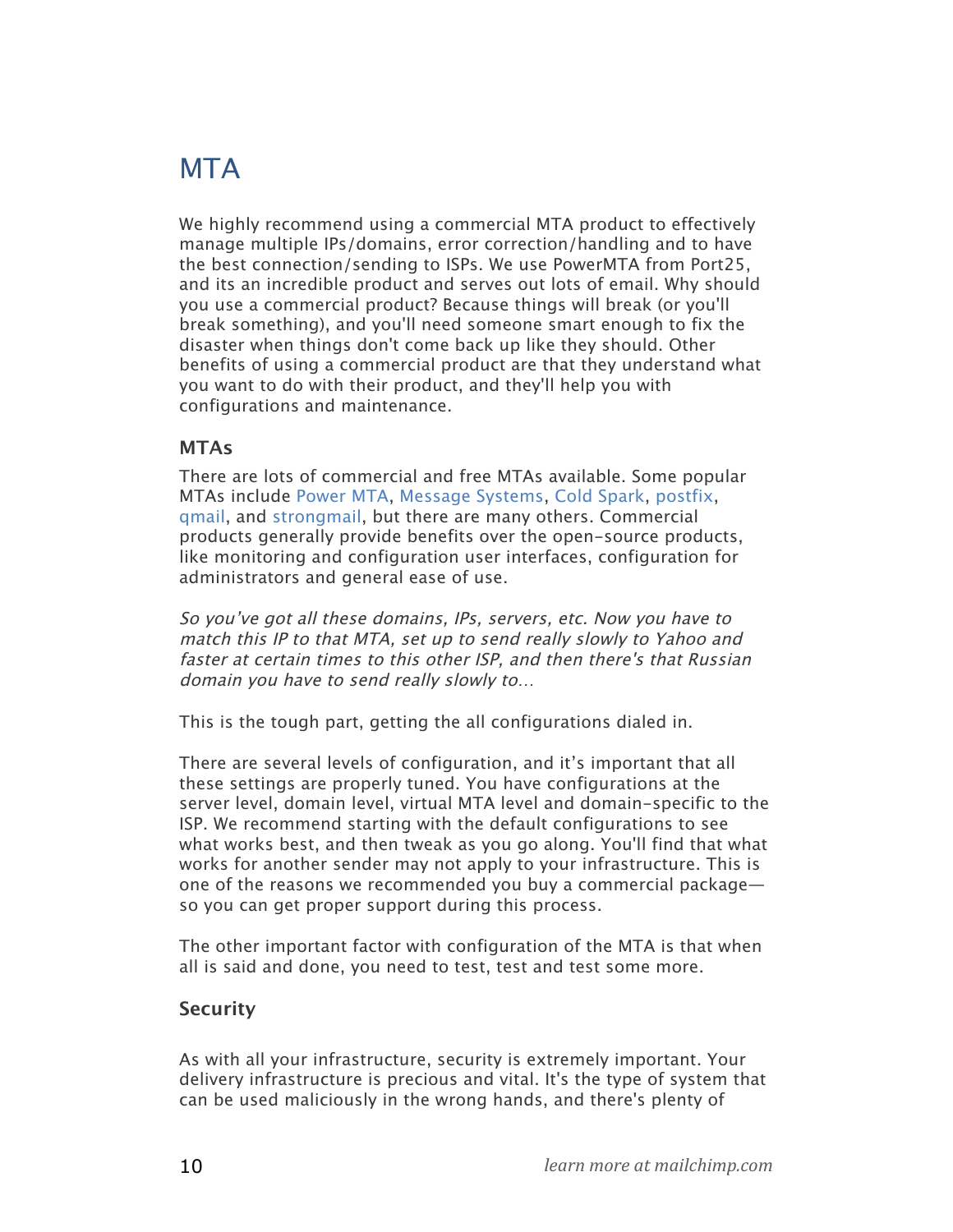precious email data to steal. Don't do anything silly like allowing open relay. Secure your infrastructure behind a firewall, and better yet, require VPN access to get to your systems. That includes the monitoring and dashboard utilities. Secure anything and everything that is related to your delivery infrastructure.

# **Rate Limiting**

Another critical step in the MTA configuration is rate limiting or throttling. Rate limiting allows ISPs proper time to process and filter spam and ensure that transactional email doesn't get backed up. Without rate limiting in place, ISPs would be even more overwhelmed than they already are. The ISPs all have different sending limits on a per hour, per day basis. ISPs can throttle your sending volume when it's too high or too low. If you send too little volume, they won't really know who you are and bulk your email. Consult with your MTA vendor for proper configuration for rate limiting. And don't think you can just get away with simply sending as fast as possible—you'll fast-track yourself to getting completely bulked or blocked.

# **Error Correction/Handling**

Once you hit thresholds with the rate limits, send too much spam, or have any number of other issues, the ISP may start returning error messages. A good commercial MTA will allow you to handle these errors and adjust.

Some ISPs will want you to slow down the sending, stop sending for a period of time, or change your habits (due to bad engagement, bad reputation, etc). Most commercial MTAs have recommended settings and then allow further customization for when errors occur. Take this aspect of your setup seriously, because failure to do this will get you in some serious trouble. Understand that each ISP is different. Also, some of this stuff changes throughout the year, and ISPs develop new error codes that will require you to tweak settings and configurations to respond to the changes. You'll need resources to attend to tweaking the configurations and keeping an eye on error correction to ensure it is working properly.

# **Authentication**

If you're going to send email in any commercial capacity (even if you don't send commercially), you have to use some form of authentication. We highly recommend using all four forms, and if they (whoever "they" is) come out with a new one, then use it, too. Do NOT listen to someone who says authentication is optional. Some ISPs can bulk your email if you don't send with their supported/recommended authentication method. Some ISPs use authentication as a factor in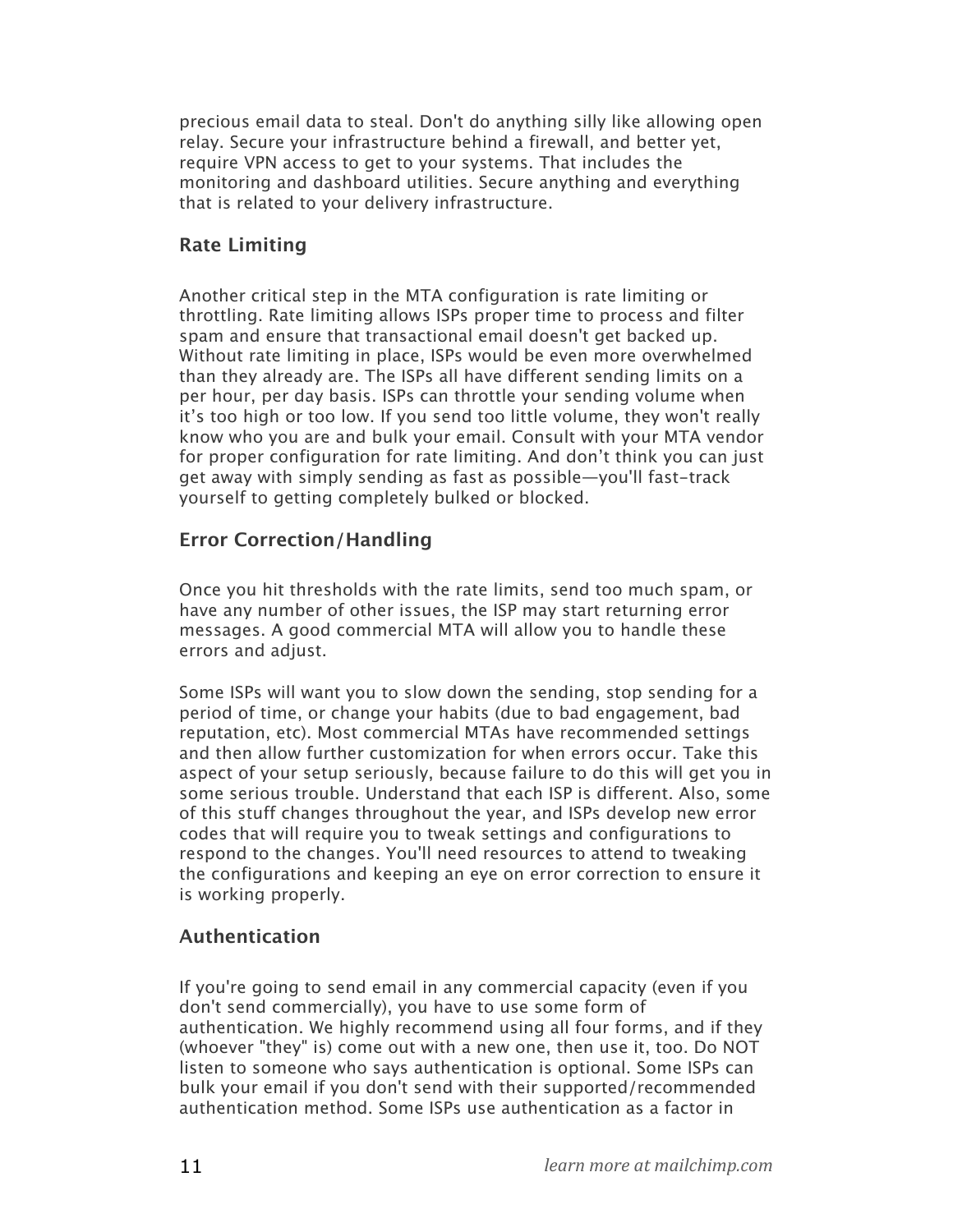determining whether an email is valid. If you don't have authentication in place, you might make it to the inbox, but if the content is questionable or the history of the IP/domain is poor, then you could see higher levels of bulking.

We have a cool chart and details about authentication here.

The four primary forms of authentication you want to set up are:

#### **SPF**

Setting up Sender Policy Framework is easy to set up, and it makes it harder for spammers to spoof an email from your domain. You can even cheat with the [SPF setup wizard.](http://old.openspf.org/wizard.html)

#### **Domain Keys**

Domain Keys are still used by some smaller ISPs, but DKIM is preferred by most. If you want to ensure delivery, you can sign with Domain Keys but it's not an absolute requirement.

### **DKIM**

It's important that you fully understand [DKIM](http://dkim.org/) and have it configured properly. Note that the d= portion of your DKIM signature can be configured to point to a different domain. For instance, if your MTAs domain is mydomain.com, you can configure your DKIM signature to use another domain or your client's domain. This is becoming an industry standard and highly recommended so that the from domain and DKIM signature match when sending traffic over a dedicated IP.

### **SenderID**

Authentication developed by Microsoft and used by several big ISPs.

# **Testing Authentication**

After you get all your authentication set up, you need to test it.

Start by testing with the port25 [verifier,](http://www.port25.com/domainkeys/) which is sends an email to check-auth@verifier.port25.com. After that works successfully, you need to do real testing with the major ISPs.

Send an email to the ISPs that use the various [authentication types](http://www.mailchimp.com/page/authentication/) and make sure the email passes properly. Even if it gets to the inbox, you should physically open the email, look at the headers, and make sure it's passing authentication. After you go through all the details of setting up your delivery infrastructure, the last thing you want is an authentication error causing your email to be blocked.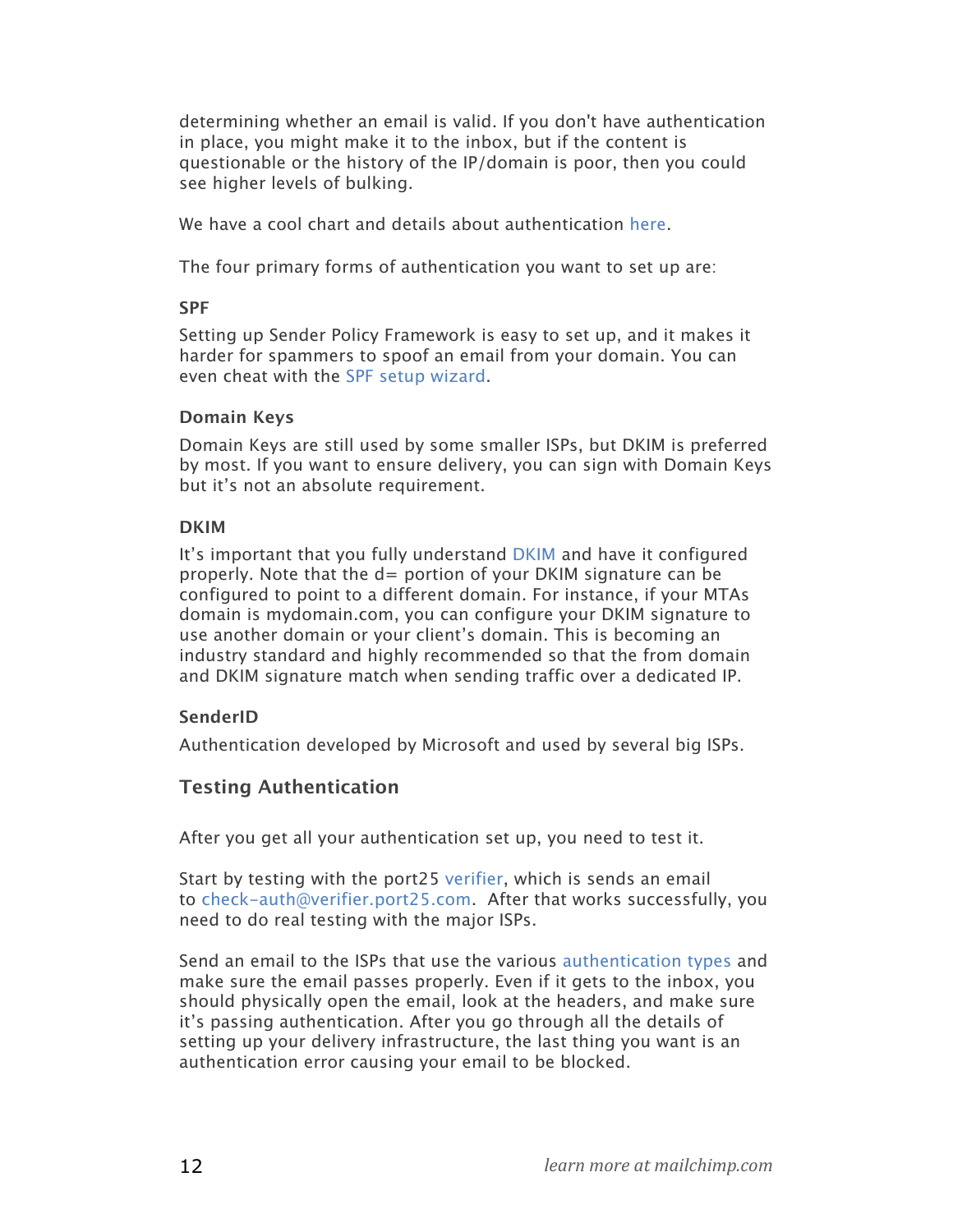# BOUNCE HANDLING

Bounce handling is a critical factor in your delivery infrastructure. When you send to a bad email address or an email account that is full the receivers server will return a message with the bounce reason. The bounce message will contain a Diagnostic-Code header that will give the bounce code, reason and any other information that may be pertinent to the bounce. Not only do you need to be able to "clean" bounces, but also you may have to handle soft bounces differently from hard bounces (and in some cases you need to handle the bounce as though it didn't bounce). Unless you want to manually clean bounces, you have to have a bounce processor in your application that takes in bounces and processes them accordingly. This can get complicated, because bounce reasons aren't fixed and can be customized by the receiver. So a 521 with Joe's mail server might be a hard bounce, but a 521 with Jane's mail server might mean something totally different. Below we'll try to describe ways to make this easier:

# **VERP**

Your sending applications, API or whatever is handling the construction of the email to pass to the MTA needs to include a [variable envenlope return path](http://en.wikipedia.org/wiki/Variable_envelope_return_path) (VERP) in the header. A VERP'd address looks something like this:

some unique identiefier(s)therecipient=theirdomain.com@mail1.yourdomain.net

Notice that you put the recipient's email address in that string. You do this so when the bounce occurs, you can get the email address out of the bounce record and handle the bounce accordingly. Your unique identifier(s) might be a unique customer id or account id, etc. Your application has to be able to parse the VERP'd address and record the bounce accordingly, so include what's necessary to record the bounce.

# **Hard Bounce**

A hard bounce is an email message that is returned to the sender because the recipient's address is no longer valid. A hard bounce could occur because the domain doesn't exist or because the recipient is unknown. Here's an example of a hard bounce diagnostic code:

#### Diagnostic-Code: smtp;550 5.1.1 - Invalid mailbox: xxxxxx

Generally, you should process hard bounces as soon as possible, but you may want to build a policy that allows two consecutive hard bounces before the address is removed. You don't want to keep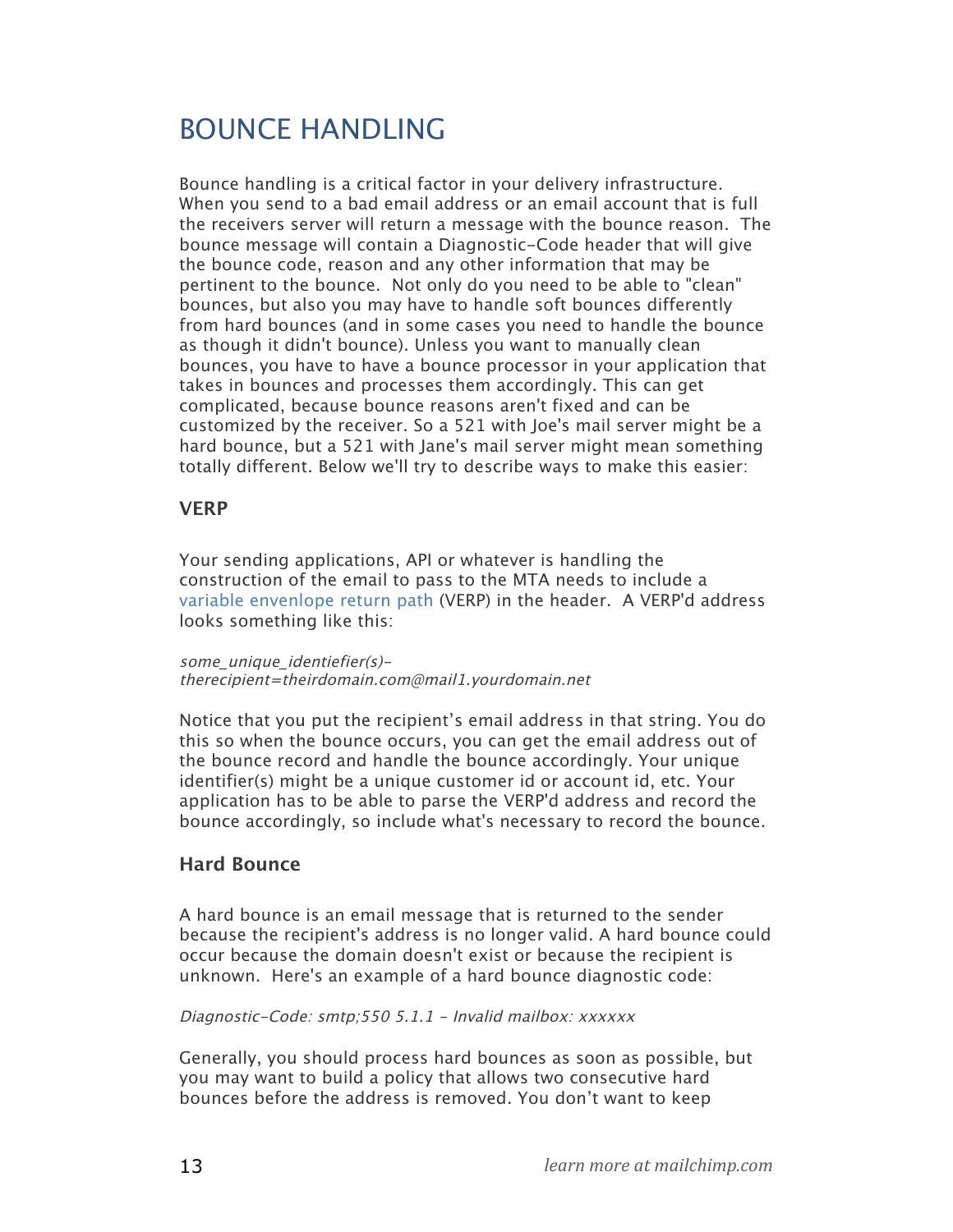sending email to a bounced email address, as ISPs include this as part of their formulas. If you're sending to a bunch of bad addresses, it could mean you have an old list, which ISPs and ESPs factor in when determining whether or not your list is bad.

## **Soft Bounce**

A soft bounce is an email message that is returned to the sender because the mailbox is full or for other reasons. Here is an example soft bounce diagnostic code:

Diagnostic-Code: smtp; 552 xxxxxxxx MAILBOX FULL

Generally, you want to process soft bounces after a certain number of occurrences or a certain number of sequential occurrences. So if an address soft bounces X times in a row, you should remove them from your list. We recommend making that "X" number configurable, and you can determine whether to use consecutive bounces or bounces over the life of the email. Just remember, a soft bounce can be a temporary issue, and it's possible the address is valid.

## **Bounce Categories**

Something that can get frustrating is that bounce categories can be anything the receiver's mail administrator wants them to be. Administrators can throw out specific bounce categories for your IPs/domains, bounce all your messages because you're blacklisted, OR they could use bounces for reporting bulked email. In other words, you should be able to distinguish bounces and even worry about some administrators mixing soft and hard bounces.

# **Categorization**

Now we know that bounce categories are all over the place, and a soft bounce could be a hard bounce from a certain domain, or maybe you were blacklisted and a bunch of email bounced. What do you do?

Categorize bounces based on codes or diagnostic information. In other words, set up a way to store regular expressions and if a match is found, you re-categorize that bounce. If you know Joe's email administrator throws a 521 with the message "your IP XX.XX.XXX.XXX is listed on uribl" when you're on a blacklist, you can record that as a soft bounce or as spam-related, so that when the block is removed you will be able to send to Joe again. You need to build something into your bounce processing code that will take a bounce, look at the diagnostics provided, and categorize it appropriately if there's a matching regular expression and new category.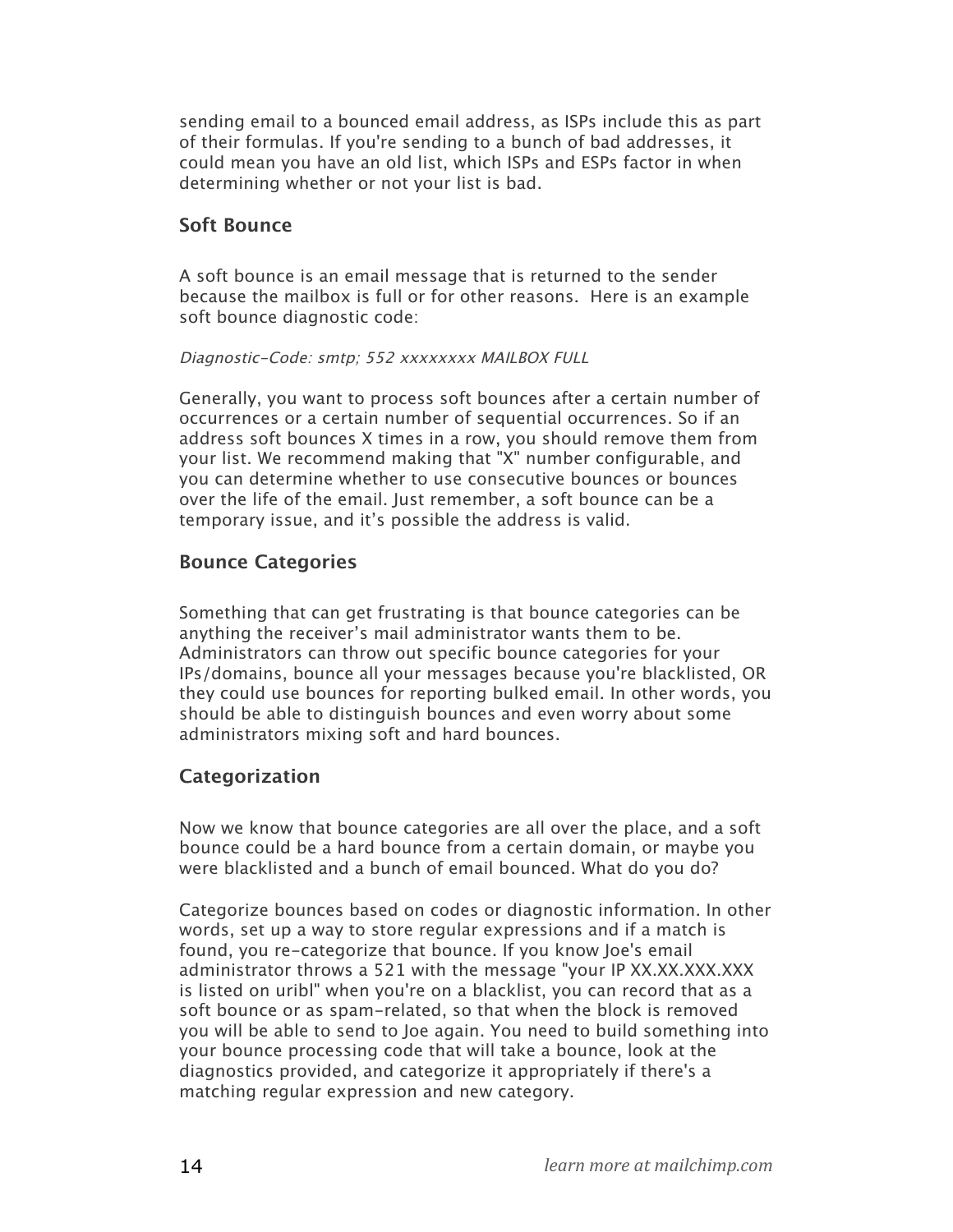# FBL (FEEDBACK LOOPS)

Feedback loops allow you as a sender to get reports from most of the major ISPs when someone reports your email as spam. Essentially, you register with the ISP to become part of the FBL process, and when someone clicks "Report Spam," the ISP will send you a specially formatted request in [ARF](http://wordtothewise.com/resources/annotatedsample.html) format.

The email that's returned should be processed as soon as possible, and the recipient should be unsubscribed or removed from the list. This is yet another process that you would need in place unless you wanted to deal with these manually.

Also, it's important to mention that email headers play a big role in FBL processing. Information is vital, as not every ISP supplies a standard ARF report including VERP addresses and even custom headers denoting account, email, etc. They don't have to include the recipient in the returned email, and they can and will munge your headers. In most cases you can bank on having your headers intact, but that's not always guaranteed. Make sure your FBL process has the capability to look at multiple headers and, if it fails to process that, it alerts someone to handle it manually.

Keep in mind that the subscriber's email address can be fully redacted from the headers, so you may need to embed an email ID or an encrypted email address you can easily look up. An example could be something as simple as a header X-FBL:

#### campaignID.listID.emailID.

FBL is important because if you fail to remove a person who reported the email as spam, it can lead to serious problems. If you continue sending to the person who complained, they can very easily report you to blacklists, ISPs, your registrar and/or your hosting facility. All of those will affect your deliverability and reputation.

You should also keep a history of the abuse complaints. It's fine to keep the FBLs in an email account, but it's extremely helpful to store the data so that it can easily be retrieved and statistics can be gathered. You need to have this information available at your fingertips.

### **FBL Registration Resource**

Word to the Wise has [a great resource](http://blog.wordtothewise.com/isp-information/) for ISPs that allow you to participate in their FBL program. It's critical that you register all of your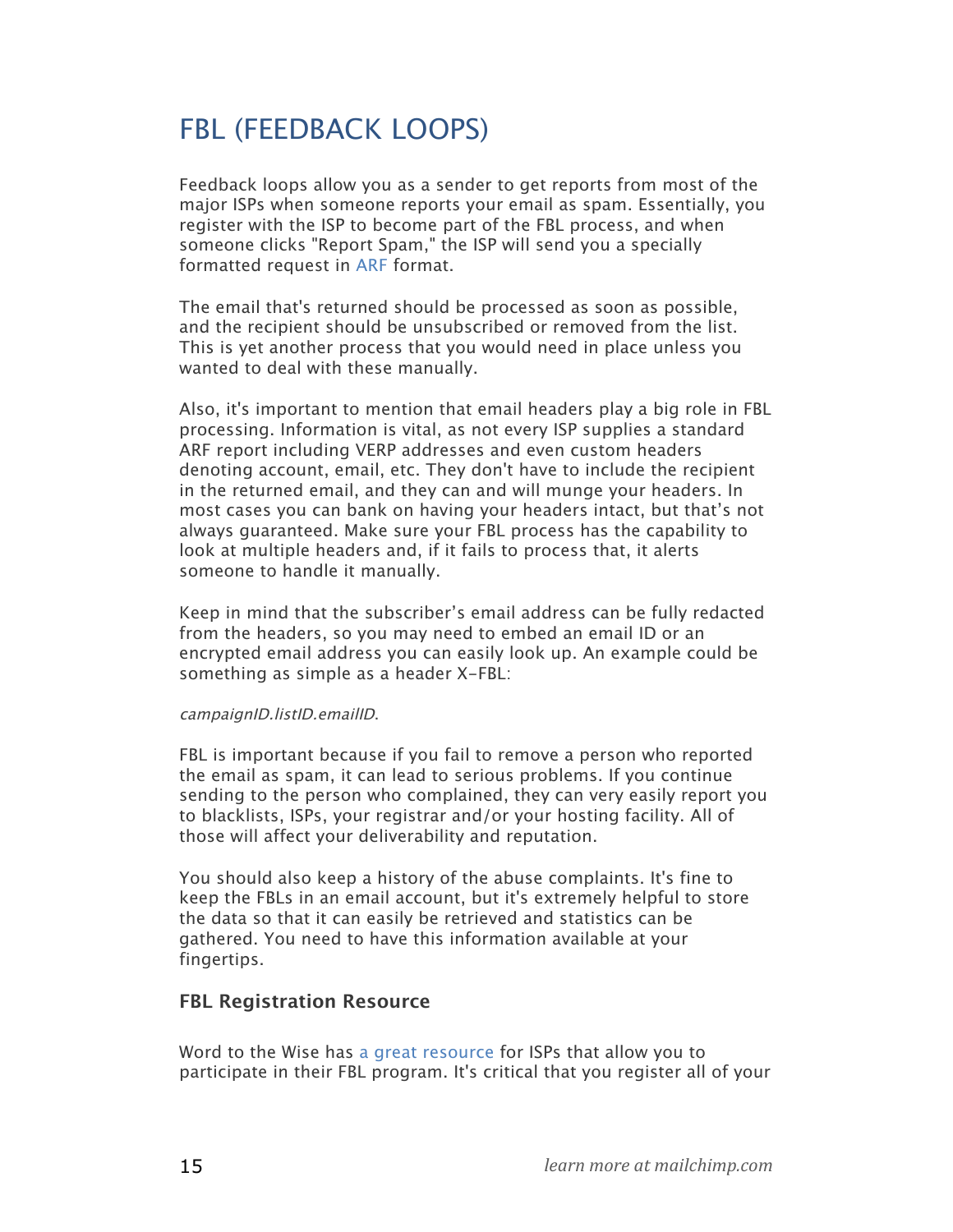IPs. If you have a lot of IPs, this can take a while, so be sure to leave yourself enough time to work through each registration process.

Before you start registering, make sure you use the correct email addresses for all the setup. Don't use your personal email address for anything—use the role-based emails that you set up earlier.

Some ISPs will require you to setup FBL via an account with their domain (e.g. Yahoo). Yahoo requires that you use DKIM in order to get their FBL data. Most ISPs are using Return Path for FBL processing, which has a great FBL process. Microsoft's JMR program is their FBL program. It does take some time and requires that your IP registrar confirm that you're the owner of the IP ranges you're registering. Leave yourself plenty of time to get this set up before starting to send.

Some corporations and larger technology companies will send ARF reports. If you're going to be sending large amounts to a specific domain, contact the abuse department or email administrator at the domain to see if they offer FBL reporting.

### **FBL Maintenance**

As you add IPs or domains, you'll want to register your new IPs/domains for FBL and all other whitelists, abuse.net , etc. Register the new IPs/domains prior to sending any email from them. It's also a good idea to check once or twice a year that everything is still in place with the ISPs.

### **Email Headers**

If you're going to do commercial email in any capacity, you need to have control over your headers and provide some industry standard information.

Below are the most commonly found headers in commercial email. You can use your MTA to help with some of these and with using merge features to munge data into your headers.

#### **Reporting Abuse**

You didn't setup that *abuse@* address for nothing! You can do two things to allow people to report abuse.

The nicest way is to include a link they can copy/click in the header, which will take them to a page that provides some details of who you are and a form to fill out about the incident. That report is sent to your abuse@ address to process. The other method is to include a message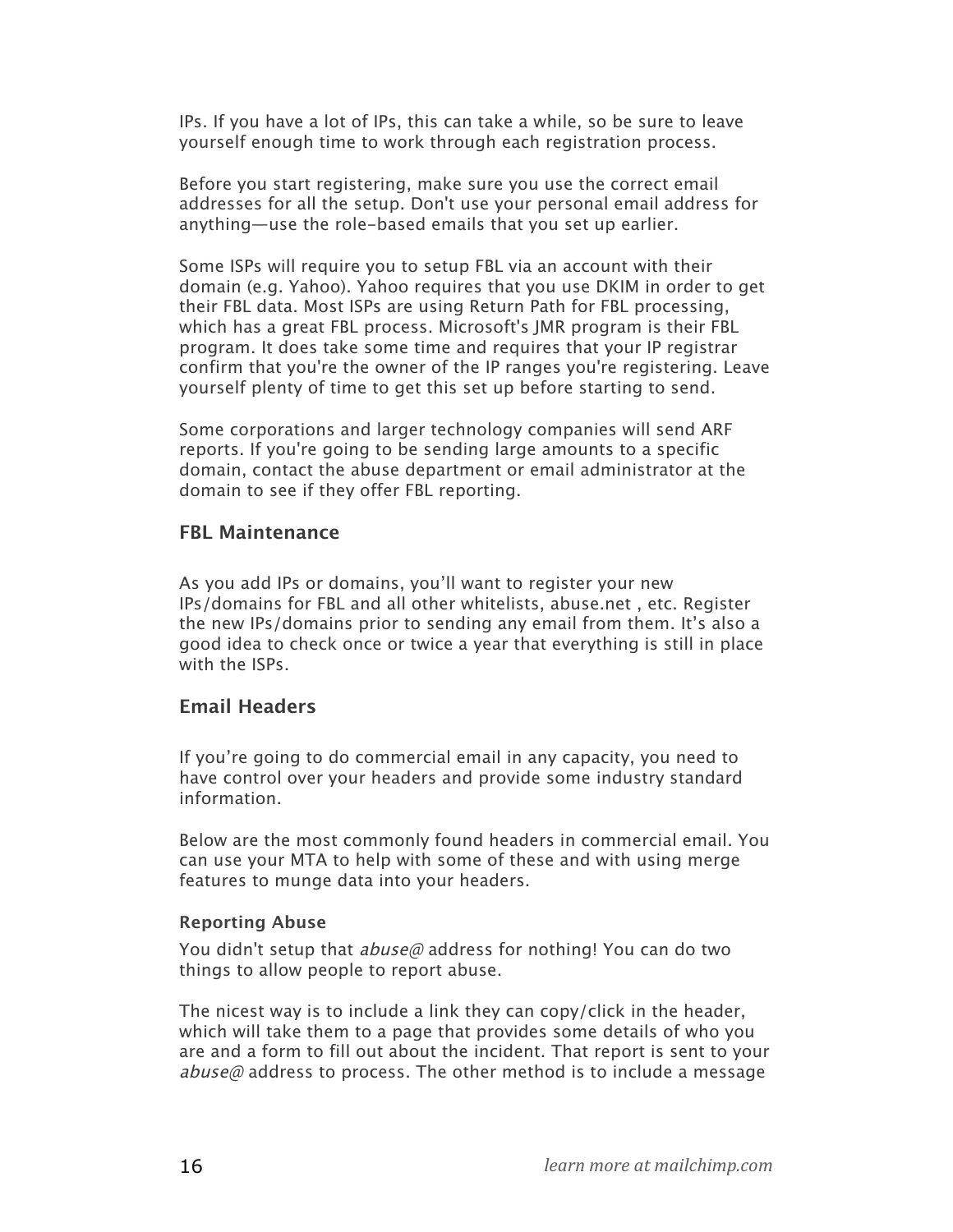like "To report abuse send an email to: abuse@abusexyz.com". Either way you choose, you need to use an X-Report-Abuse header.

#### **List-Unsubscribe**

Some of the major ISPs will turn on images and show a special little icon if you include a List-Unsubscribe header that includes an unsubscribe link. This should be a link to an unsubscribe form, as some of the major ISPs are now integrating with this header to use this link instead of reporting spam. The presence of this header can turn on images with some senders, put a special icon in the inbox/email to denote a safe sender, etc.

[Here](http://www.list-unsubscribe.com/) is a great resource that discusses how to implement the List-Unsubscribe header.

#### **Unique Identifiers**

You should include some unique identifiers in your headers. These would be things that you could identify if someone were to send a header with redacted information.

Depending on how your system is engineered, you may need to include an Account ID, Campaign ID and Subscriber ID. You could combine this into one header, such as an X-Data header in the format of X-Data: company name.account id.campaign id.subscriber id

It's important that, for security purposes, you obfuscate each of those values. You don't want to be using unencrypted data of any sort.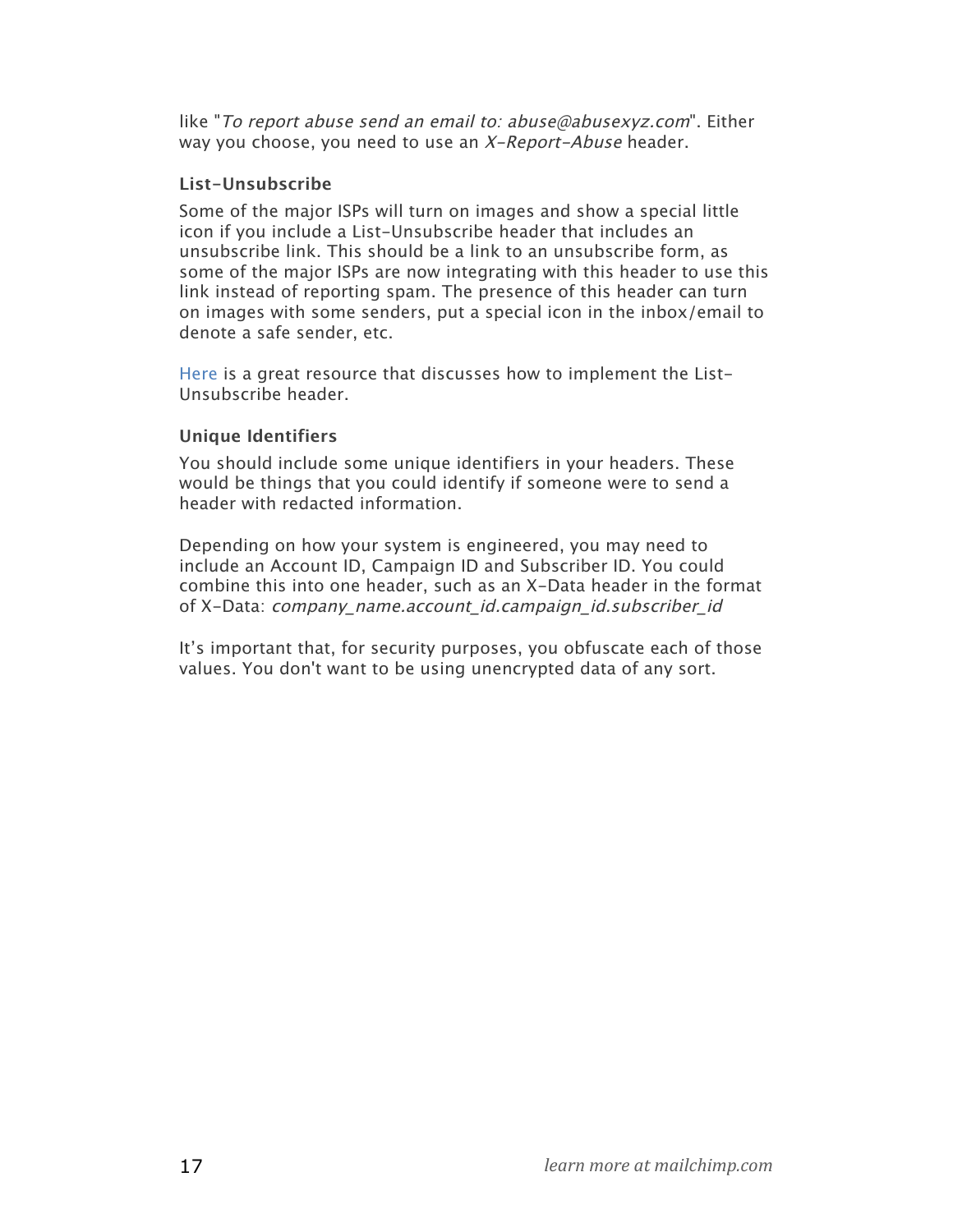# GETTING STARTED WITH SENDING

# **Warm-up**

It's important to have a process in place for warming up IPs. First, check your IP's reputation with [Sender Score](https://senderscore.org/) and [Sender Base](https://senderscore.org/) (and [AOL](http://postmaster.aol.com/cgi-bin/plugh/check_ip.pl)). If everything's OK with your IP reputation, you still can't just send a bunch of email out from a fresh new IP. You need to warm up the IP and start building a reputation for the IP and domain. Send 100 the first day, 200 the next, and so on. Slowly work up the volume and spread it out over a 24-hour period.

Some MTAs have the warm-up capability built in and will gradually increase volume and handle all this for you. Keep in mind that the ISP is getting to know you and learn your content and traffic patterns, so the warm-up phase is critical. It's good to give it a few days and allow the ISP time to learn who you are. If problems arise, give it some time before contacting the ISP.

Hotmail generally requires slow sending from an IP, and if you don't slowly warm up the IP, you'll have issues that require you to visit their postmaster site to contact support to clear it up. Again, don't just contact them from the first use of the IP—if you do everything right, you won't have to contact them. If your IP reputation isn't so good, then you'll want to warm up much more slowly, and you may have to work with each ISP in repairing the reputation. Any time you contact an ISP, ensure that you've reviewed the ISP's requirements, fully investigated the issue and fixed any issues you're aware of that need to be addressed.

# **Whitelisting IPs/Domains**

When dealing with dedicated IPs/domains, you need to go through any and all major whitelist registrations. You can register shared IPs/domains, but some ISPs will allow this and others won't (and don't try to lie—they know what you're up to). Also note that some whitelists have terms of service/use that allow the listing company/group to boot you for certain behavior. In other words, once you're on, that doesn't mean you'll remain on. If you get in bad standing, you may have to re-register or perform certain steps to get back in good standing.

#### **Whitelisting Registration Resource**

Word to the Wise saves us again with [a great resource](http://blog.wordtothewise.com/isp-information/) on whitelists.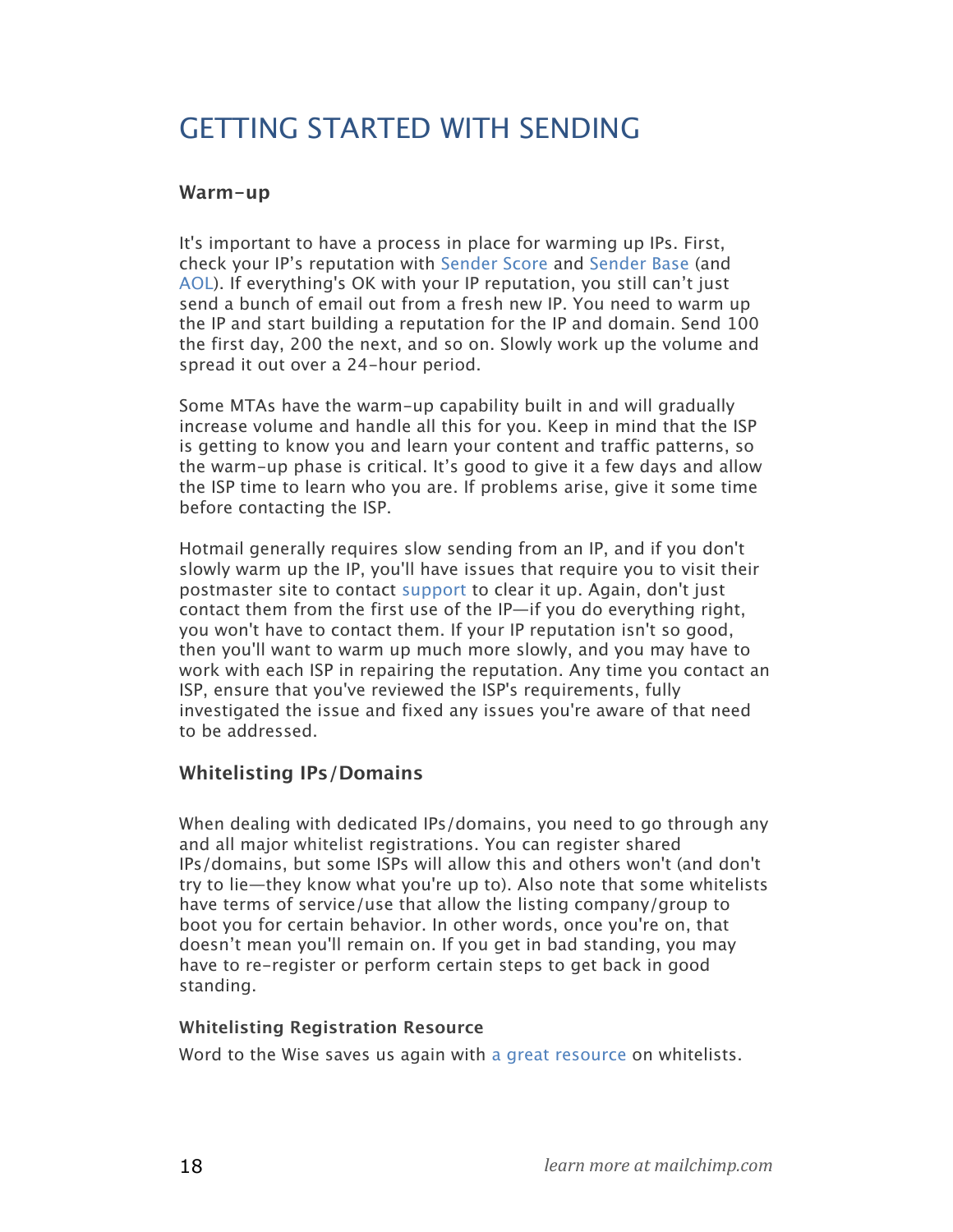These are tedious, so leave yourself plenty of time. Generally, you'll need to get some sending under your belt before you can register. Usually 15 days is enough, but sometimes you can get away with less. Take the time to register with all the whitelists and, just like FBL registrations, make sure you maintain these. If you're denied whitelisting, try again in 30 days ONLY if your sending quality improves.

#### **Abuse.net**

[Register with abuse.net s](http://abuse.net/addnew.phtml)o people can get in touch with you about unwanted email. It's like a big lookup database for abuse contact information tied to IP/domain.

#### **DNSLW**

[Register with](http://www.dnswl.org/) DNSLW, which is commonly used by SpamAssassin.

### **Certification**

A few companies provide IP certification. This isn't one of those things you can pay for and you're in the clear to send what you want. The companies who do paid whitelisting have a vetting process to bring you on as a customer, and they'll want to analyze your sending history, content, etc. before bringing you on. It's generally worth it if you can spend the money, but each one has its own caveats.

### **SenderScore Certified**

[Return Path](http://www.returnpath.net/) provides [Certified sender](http://www.returnpath.net/commercialsender/certification/) certification , which is essentially high-end whitelisting and covers a large ISP [footprint.](http://www.returnpath.net/commercialsender/certification/lib/documents/Certification_Footprint_v050509.pdf) It'll improve deliverability and help almost immediately once it kicks in. It also turns on images automatically and has other various useful features with ISPs. The downside to SenderScore certification is that you're required to maintain a high level of deliverability. You have to stay within their boundaries, and if you go outside those boundaries, you can temporarily or permanently lose the certification, depending on the issue. If you attempt to send shared traffic over a SenderScore certified IP, you'll permanently lose your certification.

### **Safe Sender Certified**

This is the same as the SenderScore certification, but for shared IPs. The footprint of ISPs it covers isn't as far-reaching, but it's better than nothing. It essentially gives you a negative spam assassin score to begin with, so if your content is good quality you should see good delivery. Similar rules to the SenderScore certification apply, so you need to maintain a certain level of quality with this certification. If you begin sending too little traffic or have high abuse complaints or bounces, you can lose your certification.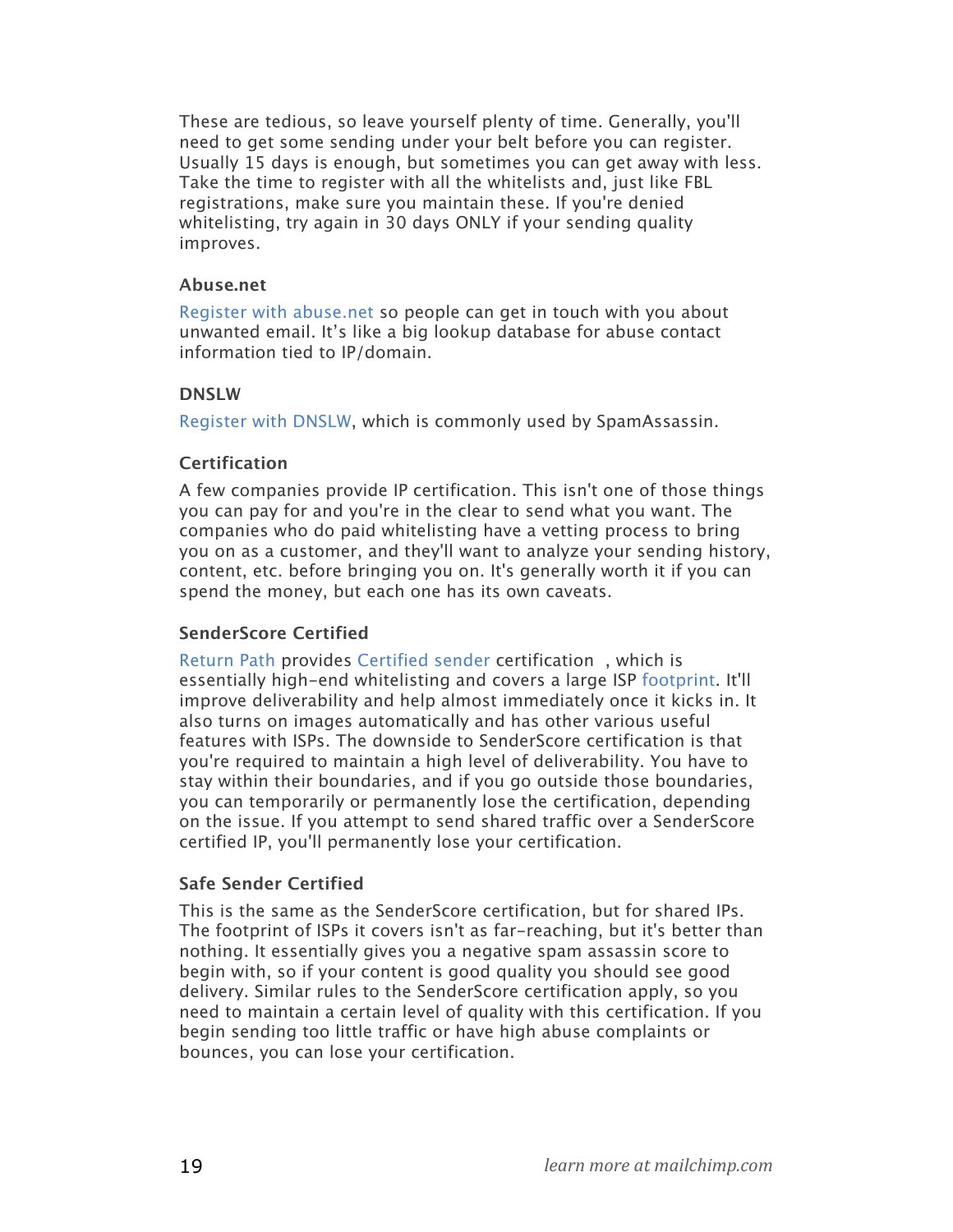#### **Goodmail**

[Goodmail](http://www.goodmailsystems.com/) certification is similar to SenderScore certification, but instead of the traffic going out of your IP, it's going out over a certified Goodmail IP. In other words, Goodmail replaces you and sends for you. When using Goodmail with many senders, you'll get a special badge that shows up in the email client to show you're a safe sender, and images and video are automatically turned on. This provides a high level of deliverability, but the downside is that if you have to stop using Goodmail, your IP/domain will have NO reputation. Because you send through their IPs, your IP isn't getting any traffic. Coming off of Goodmail would require planning so that you could properly warm up your IPs.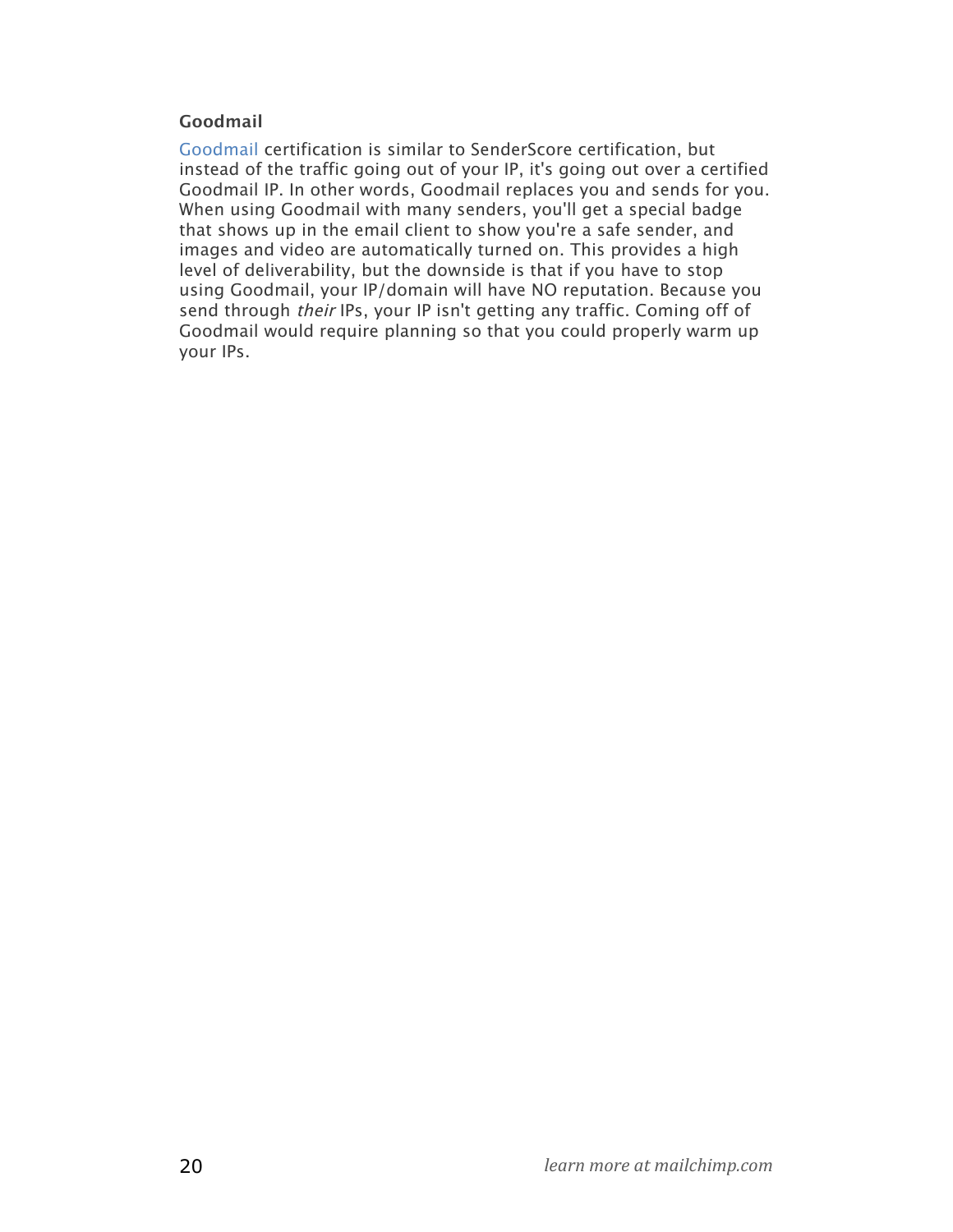# DELIVERABILITY TOOLS

It's important to have good visibility into your deliverability. Below are a couple of products and tools that can help.

# **Return Path**

Return Path offers several different products and some great tools to give you insight into how good your delivery is (or isn't). They offer tools for previewing campaigns in over 30 email clients with spam filtering analysis, reputation monitoring, seed list monitoring and blacklist monitoring. The most valuable tools are the seed list and campaign monitoring, which allow you to import a seed list into your list and send to most of the major ISPs. It then collects the delivery stats as to whether the message ended up in the inbox, bulk or missing. The reputation monitor Return Path provides is somewhat helpful to use as a data point in determining if an IP has issues, but it should just be a data point, as not all major ISPs are providing data. Definitely a great set of tools and great customer service.

# **Unica**

Unica recently purchased Pivotal Veracity. This is another delivery monitoring tool with a good reputation. We can't speak directly to this tool, but we do know that a few ESPs use it heavily and are generally happy.

# **Microsoft SNDS**

Microsoft offers the SDNS tool and should be used as a secondary tool to troubleshoot issues and gather information. The tool allows you to register your IPs and shows you information such as number of spam traps hit, abuse complaint ratio, and volume per IP. A great tool to check when a client is having delivery issues to hotmail/msn/live.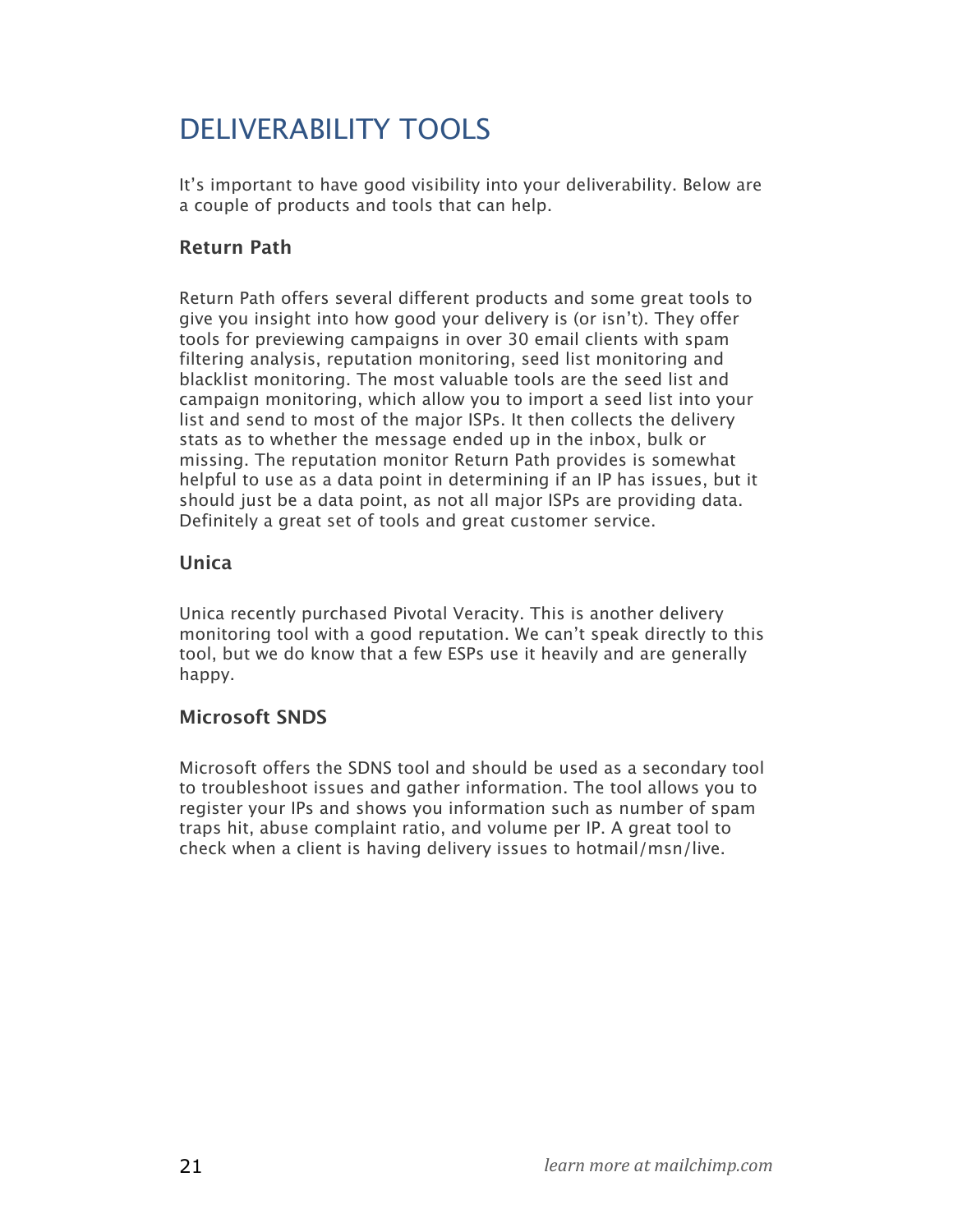# MONITORING AND EXCEPTION REPORTING

Once you're sending, you must have monitoring and reporting in place to understand the health of your infrastructure.

# **Engagement Monitoring**

You need to continuously monitor the behavior of your IPs. One critical monitor you should have in place is the use of seed lists. You can have your application randomly add them into campaigns or include them in lists to measure your inbox placement. If you have one dedicated IP or domain you're sending from, just place a seed list into your list(s). If you have several IPs and domains in use, then randomly place the seed lists and watch your inbox placement in some automated fashion. Remember not to use the seed lists too much, as they can start having a negative effect on your list performance because those emails are not opened or responded to.

Also set up monitoring and analysis tools for determining how many emails are bouncing, how many people are opening or clicking in the email, how many unsubscribes are occurring, and how much FBL activity is occurring per IP and/or domain. It's vital that you track this information, because ISPs and email administrators are keeping a close eye on this. If you see high abuse complaints, unsubscribes or bounces, then you know something is wrong with your list-collection techniques. If you're experiencing low opens and clicks, it could be due to poor inbox placement, poor use of content or lack of proper segmentation.

# **Scraping MTA Logs**

Set up some form of monitoring on your MTA logs. Most MTAs will have ways of handling exceptions, but they won't be able to handle all exceptions. For instance, some ISPs will report back if your IP is on a blacklist. That's something you want to be aware of in real time. You should set up some scripts to actively monitor your IPs and domains to check the major and minor blacklists. But you also want to actively mine this data in your MTA logs. Some ISPs and Blacklists don't have a way to look up your IP's status, so by scanning logs you can catch the exceptions that might occur. There are other scenarios where you want to scrape MTA logs for spam trap addresses, fatal errors, etc. Make sure you can easily search your MTA logs to troubleshoot issues.

# **Static/Dynamic Error Handling**

We touched briefly on using your MTA to handle certain errors that might occur and mentioned scraping your MTA logs to find out when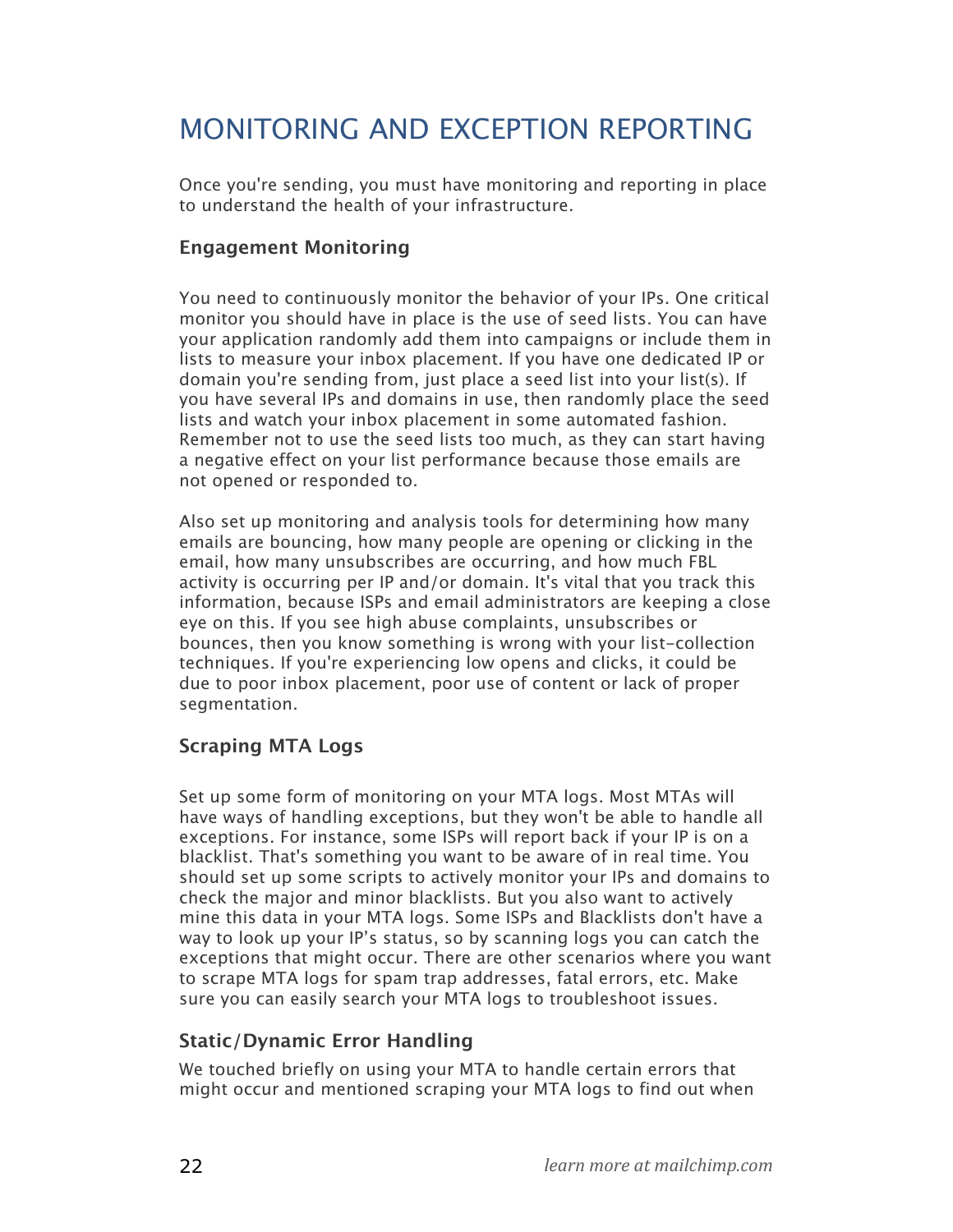errors occur—but note that there are different types of errors that require different types of actions.

The first type is a static error. This is the type of error Comcast might throw when you're blacklisted. They'll throw a diagnostic code that looks something like this:

#### Comcast block for spam. Please see http://help.comcast.net/content/faq/BL000000

Now, if you weren't scraping your logs for this error or using your MTA's error handling, you'd never know this error took place. This is why we recommend using both the MTA error handling AND the log scraping as a means to alert you to issues. In this instance, you would have your MTA back off sending and allow enough time for you to resolve the issue. You may even switch all traffic to another MTA, etc. Your MTA should be able to handle all of this.

The next step would be to find out what's causing the issue. Having the scraped and searchable logs is key here. Find out the what, who and where of the incident. Fix the issue, and if it's a specific email, list or customer, then stop the sending if necessary. Then, you have to manually fill out the Comcast unblock form and AFTER you receive the unblock notification, you can properly turn the traffic back on. Failure to fix the issue or error will cause all email to bounce going forward.

There are other errors we'll call dynamic errors. Some ISPs, like Yahoo, will throw a dynamic error that requires you to slow down or completely stop your sending for a few hours and retry when they throw a specific error. Similar things occur with almost all ISPs, and it's important to configure your MTA and your log scraping to alert you so that your infrastructure can properly respond. If dynamic errors continue for an IP/domain, you need to investigate the cause and remediate. That might involve speaking with the ISP to find out the cause, but do your investigative work prior to going to the ISP. There are tons of codes and resolutions, and the ISPs add new ones each year. To summarize, this aspect is important, and you should work with your MTA vendor and your development team to build an application and infrastructure that's fully aware of these errors and can handle them cleanly.

#### **Blacklist Monitoring**

As stated in a previous section, there are several monitors and tools that can help you find out if you're blacklisted. Those monitors are great, but they don't get all of the blacklists, and most monitors will not be "real time" enough for your needs.

Here's a list of the major and minor blacklists: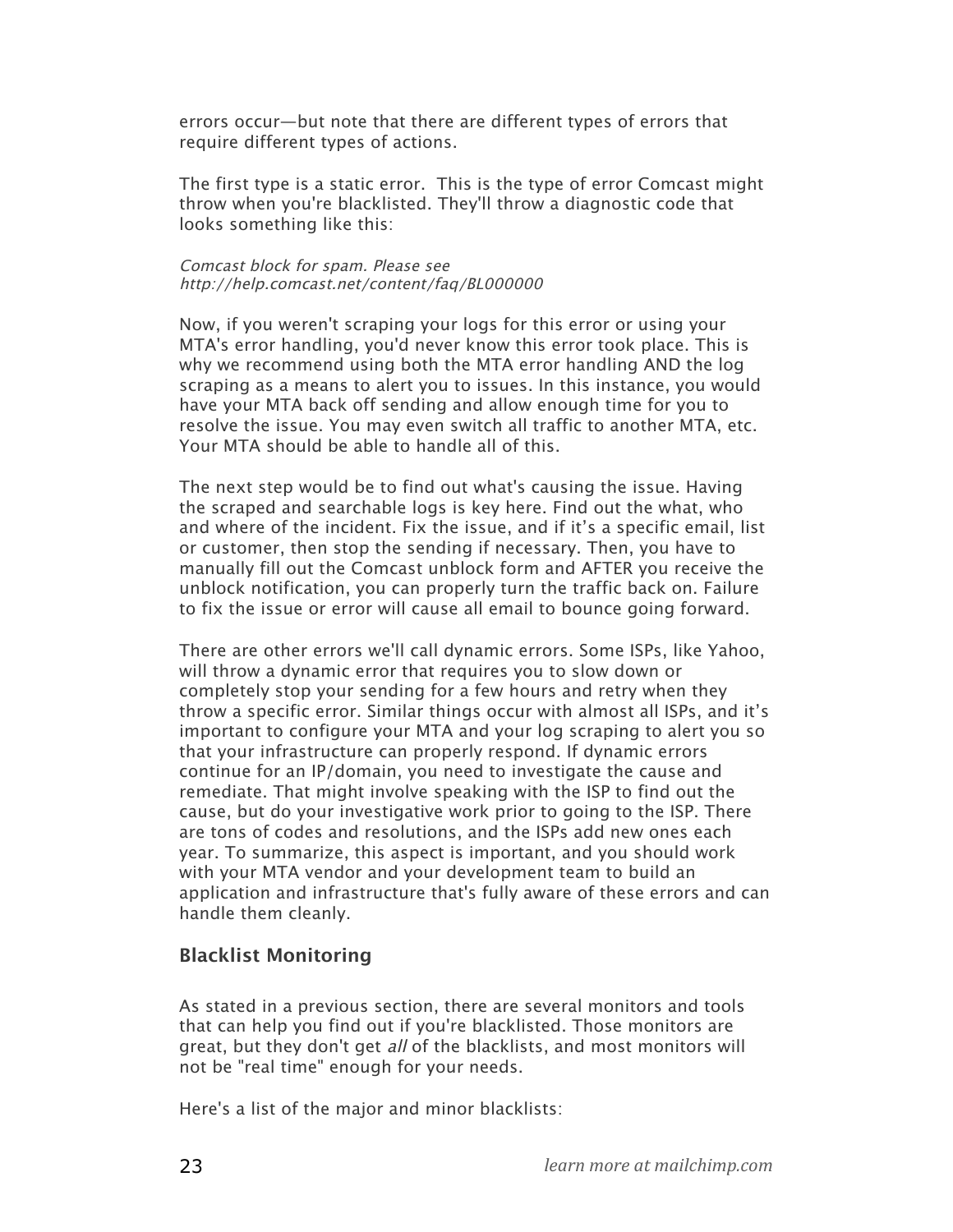AHBL, ANT, Backscatter.org, BARRACUDA, BURNT-TECH, CASA-CBL, CASA-CBL+, CASA-CDL, CBL, CYBERLOGIC, DEADBEEF, DNSBLINFO, DULRU, EMAILBASURA, FABELSOURCES, FIVETEN, GIRL, GRIP, HIL, HIL, HILLI, ICMFORBIDDEN, IMP-SPAM, IMP-WORM, INTERSIL, ivmSIP, ivmSIP/24, KEMPTBL, KUNDENSERVER, LASHBACK, LNSGBLOCK, LNSGBULK, LNSGDUL, LNSGMULTI, LNSGOR, LNSGSRC, MSRBL-Combined, MSRBL-Images, MSRBL-Phising, MSRBL-Spam, MSRBL-Viruses, NERD, NETHERRELAYS, NETHERUNSURE, NIXSPAM, NJABL, NJABLDUL, NJABLFORMMAIL, NJABLMULTI, NJABLPROXIES, NJABLSOURCES, NLKUNBLACKLIST, NLKUNWHITELIST, NOFALSEPOSITIVE, NOMOREFUNN, ORID, OSPAM, PDL, PSBL, RANGERSBL, RATS-Dyna, RATS-NoPtr, RATS-Spam, REDHAWK, RRBL, SCHULTE, SDERB, SENDERBASE, SERVICESNET, SOLID, SORBS-BLOCK, SORBS-DUHL, SORBS-HTTP, SORBS-MISC, SORBS-SMTP, SORBS-SOCKS, SORBS-SPAM, SORBS-WEB, SORBS-ZOMBIE, SPAMCANNIBAL, SPAMCOP, Spamhaus-ZEN, SPAMSOURCES, SPEWS1, SPEWS2, SWINOG, TECHNOVISION, TRIUMF, UCEPROTECTL1, UCEPROTECTL2, UCEPROTECTL3, VIRBL, WPBL, WSFF, ZONEEDIT, CSMA, DUINV, ORVEDB, RSBL, SPAMRBL

And that's not even all of them! There guys can run blacklists out of their mom's basement, and any corporation can have its own blacklist.

[Al Iverson](http://www.spamresource.com/) has a great article for dealing with blacklists and [recommends](http://www.spamresource.com/2009/10/top-five-tips-for-dealing-with.html) that the blacklists you want to stay away from are: [Spamhaus](http://www.spamhaus.org/), [SpamCop](http://www.spamcop.net/) an[d UCEProtect.](http://www.uceprotect.net/en/index.php) We'd add that its important to pay attention to [Barracuda](http://barracudacentral.org/), [Lashback,](http://www.lashback.com/) [SURBL](http://www.surbl.org/) and [URIBL](http://uribl.com/). Also keep in mind that not only are your IPs at risk, but your domain can be blacklisted, red listed or grey listed. Set up monitoring not only for your IPs but also for your domains. Spamhaus will introduce the new [DBL](http://www.spamhaus.org/dbl/) soon. It's pretty easy to set up monitoring with most blacklists, and there are many, many scripts publicly available on the web to help you monitor your IPs and domains.

Keep in mind that some of these blacklists will require you to register your IP in order to use their blacklist lookups. Failure to do so could get the IP you're checking from listed as well.

#### **Spam Filters**

Spam filters are used by ever major and minor ISP. If it's not Spam Assassin, it's a more commercial-grade spam filter. In many cases these filters will catch most, if not all, spam, but sometimes they can be aggressive. Check your content, and test as much as possible.

Return Path offers scanning through a few major spam filters, but you can also do some of this scanning on your end prior to sending campaigns. It's easy to set up a Spam Assassin install and run your content through it prior to sending, and take it a few steps further by running it through other spam filters or appliances. The difficult part is weeding through the false positives and ensuring that your good content isn't getting flagged as spam. (Sometimes you have to tweak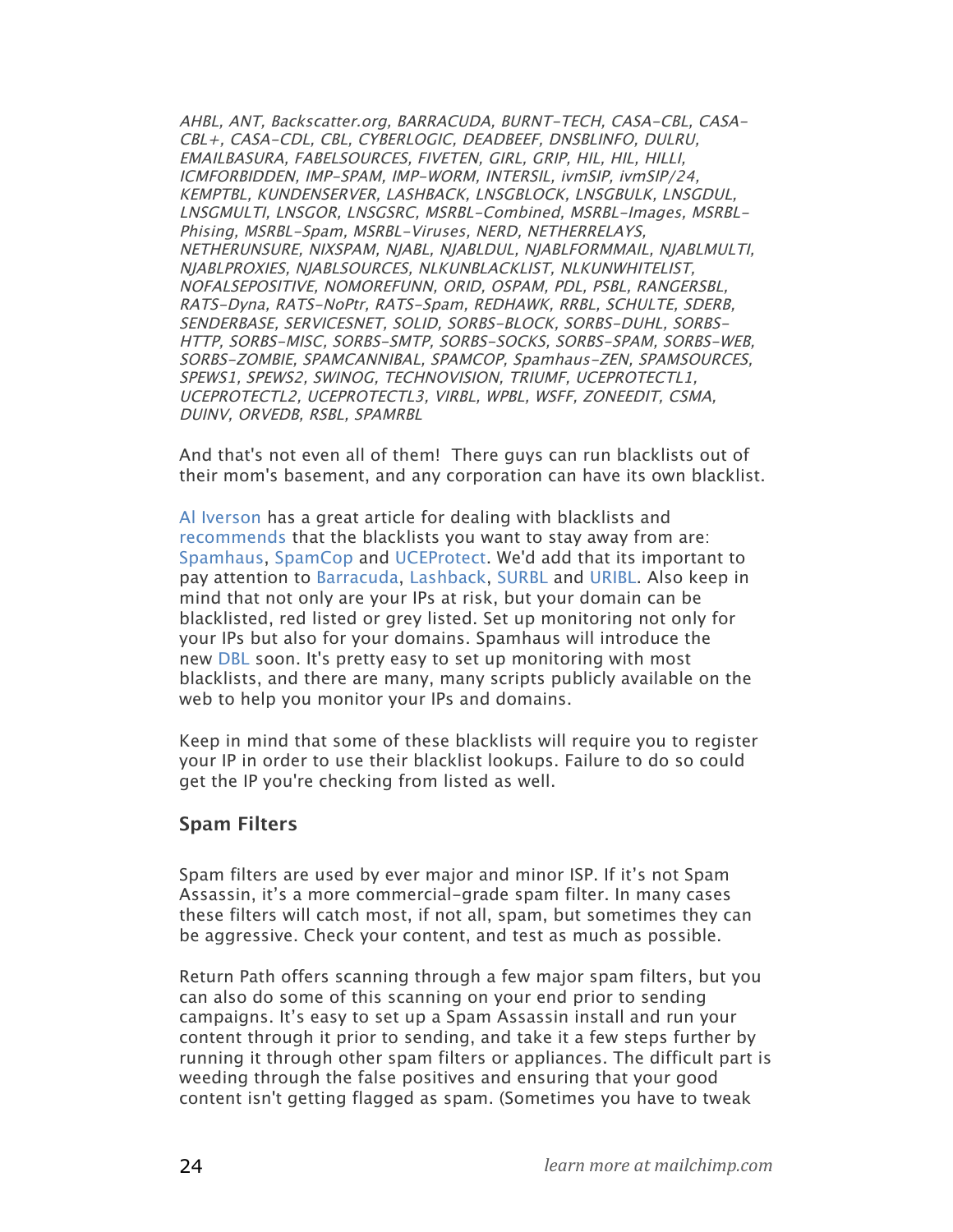the Spam Assassin rules to suit your needs—just keep in mind some people run default installs of Spam Assassin.)

If you can't get your hands on the devices used by major ISPs, it's at least good to know the products used. Return Path provides some information about the spam filters used by the major ISPs. Here are some of the details:

Yahoo uses a proprietary spam filter called [SpamGuard;](http://antispam.yahoo.com/spamguard) Hotmail, MSN and Live use [BrightMail](http://www.symantec.com/business/products/family.jsp?familyid=brightmail); Gmail uses [Postini;](http://www.google.com/postini/) AOL uses spam complaints to filter (and if an email receives enough complaints they will block any email with matching domains). Other commonly used filters at the enterprise level are [MessageLabs,](http://www.messagelabs.com/) [Barracuda](http://www.barracudanetworks.com/ns/?L=en) and [Forefront](http://www.microsoft.com/forefront/serversecurity/exchange/en/us/default.aspx). This would affect your B2B email communication, so it's very important that you keep this in mind. Something else that's becoming very widely used by ISPs and enterprise/corporate email administrators is [content](http://www.mailchimp.com/blog/cloudmark-fingerprinting-algorithm/)  [fingerprinting](http://www.mailchimp.com/blog/cloudmark-fingerprinting-algorithm/). [Cloudmark](http://www.cloudmark.com/en/home.html) is a company that specializes in content fingerprinting and has a very high-quality product for helping to detect spam. It's important to familiarize yourself with the spam filters used, and if possible, it's great to get these devices into your infrastructure to ensure that you're not sending out content that's going to get blocked.

# **Seed Lists**

In the Deliverability Tools section we touched on the use of seed lists with Return Path's campaign monitor. A seed list is essentially a list of email addresses going to different ISPs (usually multiple email accounts for each ISP), and when you send your campaign, you monitor where the email lands. You don't move, open or touch these emails when they go to the different email accounts in the seed list. It's important to use seed lists, but it's also important to not overuse them. Since you're not touching the emails, you could potentially cause problems because you're not engaging.

# **Deliverability Troubleshooting**

### **It's Not Me, It's Them**

Let's say some big ISP is blocking your email. The first thing you do is go email them about it right? NO! Don't just start emailing your buddies over at AOL or talking to someone who knows someone. That's NOT what deliverability is about. First start with your infrastructure, your logs, your lists, your content, etc. Not them....YOU. Generally, most issues are on the sending side, and I'd bet that the issues come from crappy engagement, crappy lists or crappy content. If and ONLY if you have those things under control should you engage with the ISP.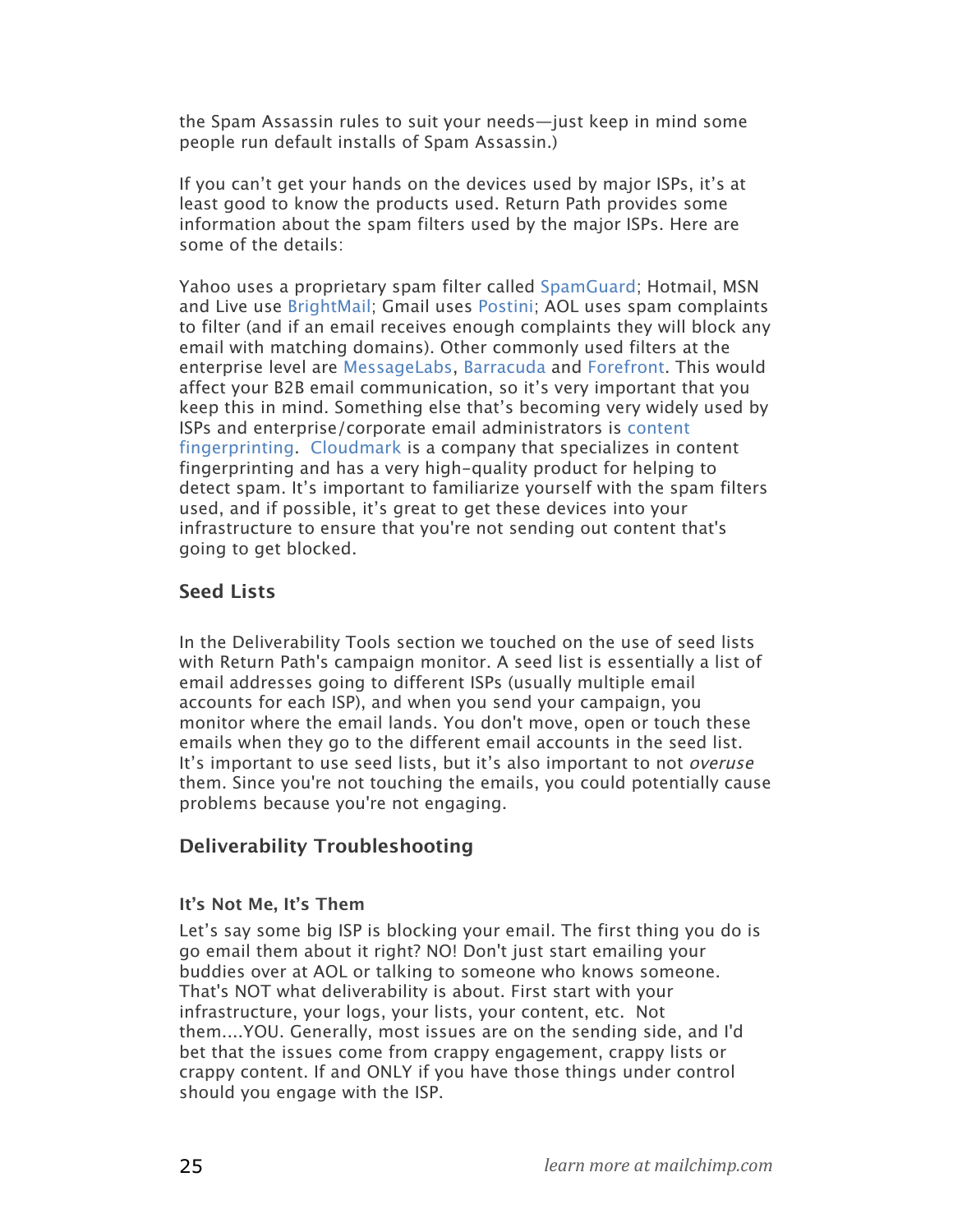#### **I'm Blacklisted**

Generally this boils down to bad list etiquette. You can't send commercial email because they verbally told you it's OK. You can't send commercial email because you bought a list, rented a list, or your vendor said it was cool. There are all sorts of blacklists and different ways to land on them, but all the ways we know of to get listed are due to bad list etiquette. Chances are, you know you're doing something wrong, or your client knows they're doing it. Just do the right thing, unless you like filling out forms and wasting a bunch of time emailing people about how great your list is.

When you get listed, find as much out about the incident that you can from the listing company. Usually they'll at least provide a date and subject line. If you're scraping your MTA logs, you likely caught the incident when it occurred or just after it occurred and can work backwards—similar to working the ISP blocking. Figure out what caused the issue, fix it, and then and ONLY then do you go back to the listing company.

#### **Corporate Domains/Business-to-Business**

Remember that corporate domains, small ISPs and international ISPs can employ similar technology as the big ISPs. Corporate domains are sometimes more stringent on rate limiting and spam policies. If you see that you're getting blocked at Bigco's domain or a small ISP, treat it just like you're dealing with an ISP. Get your facts straight, and if they provide any public information for sending, read up on it prior to contacting them.

If you're marketing to government or large non-profit organizations, they would likely be using a Barracuda device, so you may need to get one to check your content. In some cases, these companies might reach out to you for different issues or policy violations. Generally they'll ask you to comply with their standards, and it's important that you comply as quickly as possible. Some corporations and even small businesses have such strict policies that they might decide to blacklist you if anything looks suspicious. This is why you set up all those email address accounts—so that people could reach out and help you, or alert you to potential issues and possible ways of resolving those issues.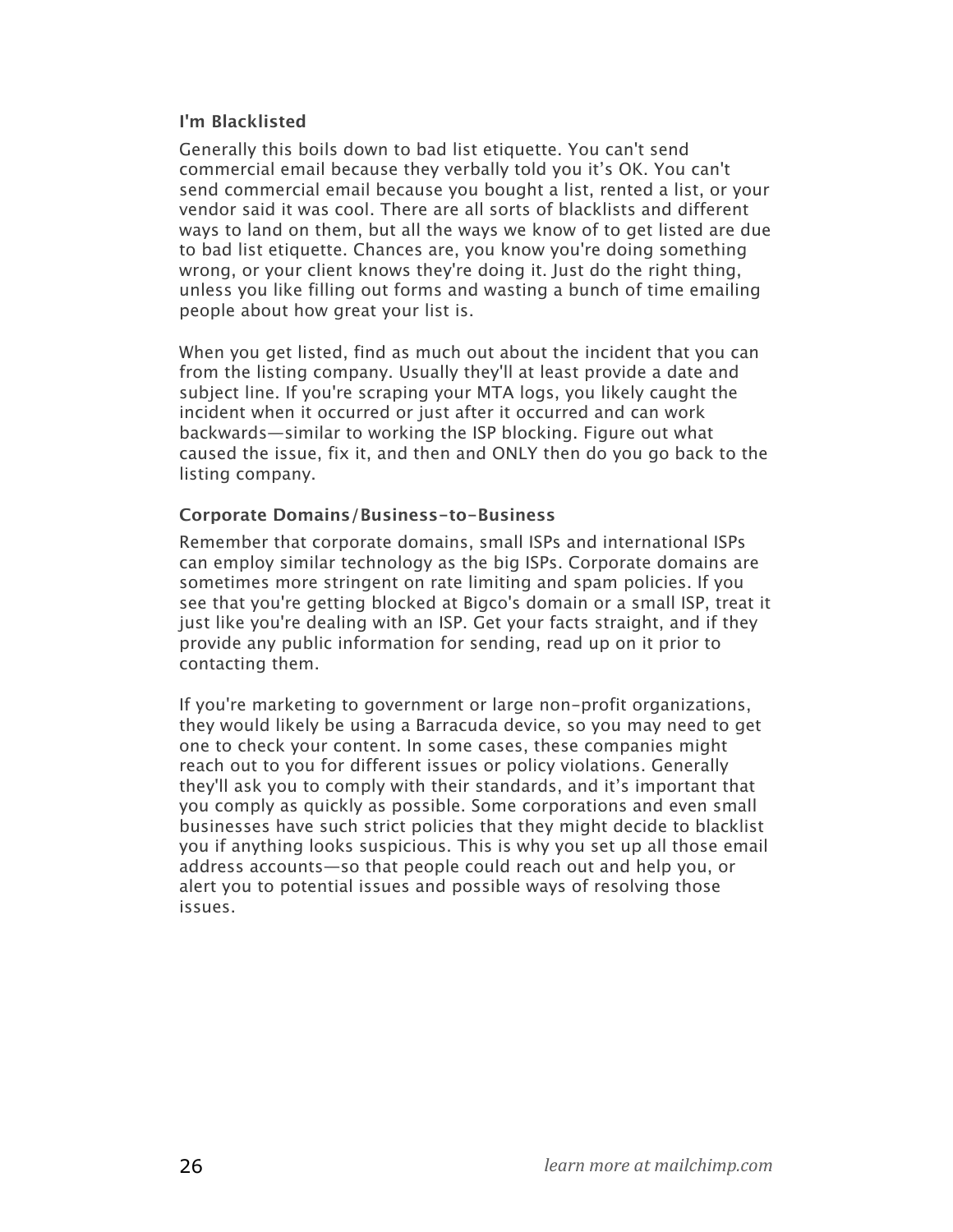# APPLICATION DEVELOPMENT **CONSIDERATIONS**

Remember that your delivery infrastructure is not just about some servers that are configured with DNS and run an MTA. There's software and code that generally has to be written to handle the construction of the email, constructing pieces of the headers, handling bounces, etc. We've touched on several aspects you need to build into your infrastructure, but we'll summarize some of those and add a few more that you need to consider here:

# **Agent**

Most ESPs have some form of an agent that constructs the pieces of data and email content to pass off to the MTA. Some people opt to have the agent handle merging the data into the template and sending to the MTA for sending. Others supply the data and the content to the MTA and let the MTA handle the merge process.

# **Merge Data**

Most MTAs have some form of merge capability, which allows you to pass in data and use specialized syntax in your content to merge in the data. For instance, if you wanted to start the email with "Dear John," you could use a merge tag for this data and allow the MTA to handle the processing. This is a widely used feature in commercial email, and you should think about this when you're designing your application and your sending infrastructure.

Also keep in mind that your marketing department or customer will expect to use conditional content to change pieces of the content in and out, depending on say a zip code or a person's age. All of this can be done with Merge tags, some application code and some commercial MTA products.

# **Bounce Processing**

You'll need to ensure you have some code, script or an intern with lots of time on their hands to process bounces. Using VERP'd header will allow for easy processing, but remember to include enough data in the VERP'd address to be able to find the contact and remove them from the list.

# **Click Tracking**

If you want your marketing team or customer to understand who's clicking on the links in your email, then your applications need to be click aware. Allowing some capability for your users to understand who's clicking and which link they're clicking is vital. This is delivery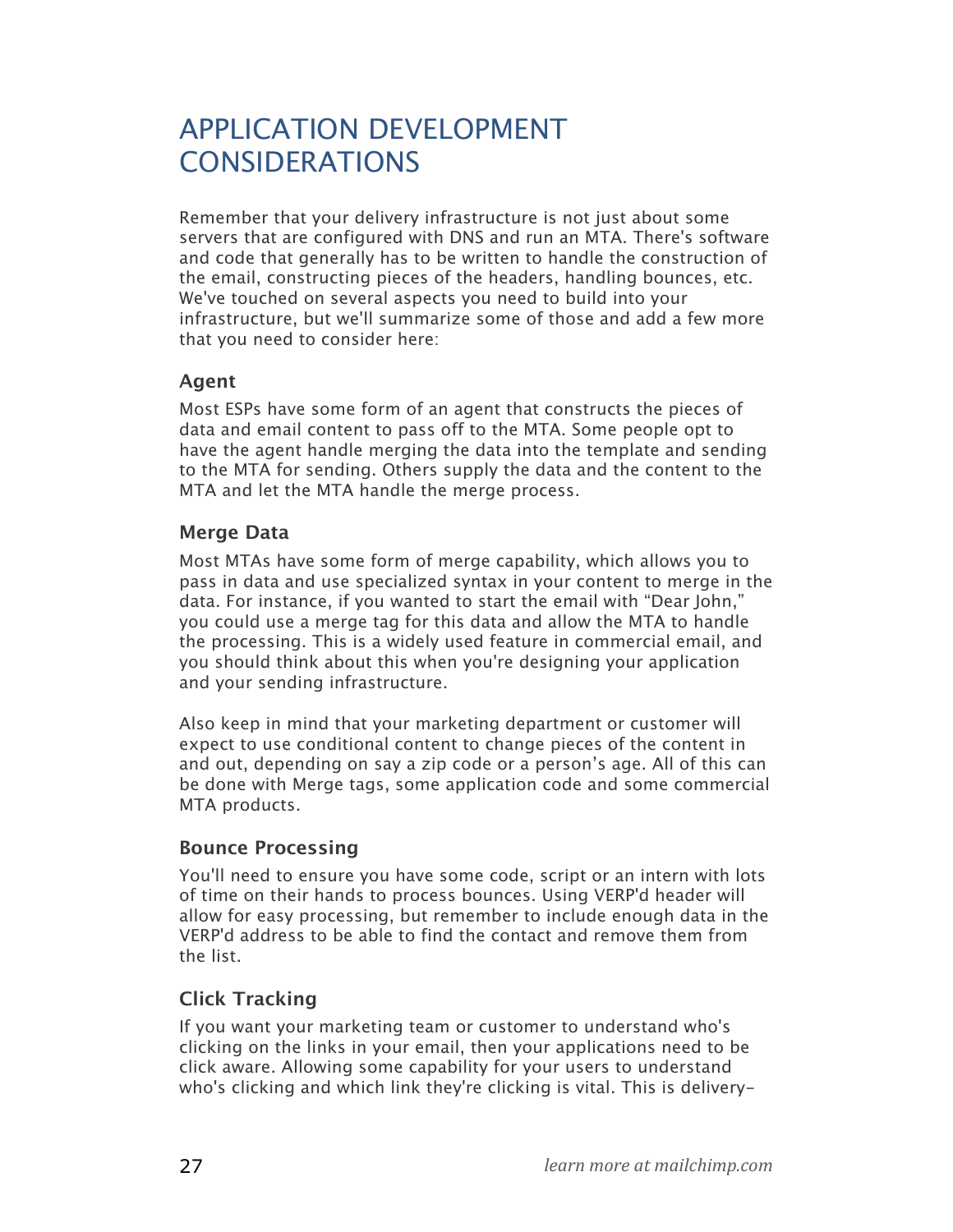related because you want to track these stats and understand how subscribers are engaging with the email.

# **Email Headers**

It's important that your code or your MTA is set up to allow you to pass in custom headers. You want to include a VERP address, Unsubscribe link, abuse contact information and other unique identifiers. If you're using commercial monitoring tools, most of them will require some use of a unique identifier in the headers. Consult with the monitoring tool company and your development team to determine the best header option. Keep in mind that you can provide multiple headers to uniquely identify your email, but also remember that bounces and FBL emails may not always contain this data, as there are no set standards.

# **FBL**

Again, you'll need some code, script or an intern to process FBL requests. Just keep in mind that the data can be munged, and some headers may not be intact. Make sure you get notified when an abuse complaint fails to process. Whatever you do, don't go live without this, and register with ALL ISPs for all your domains and IPs.

# **Open Tracking**

Similar to click tracking, you should be able to offer some form of open tracking. The industry standard is generally a 1x1 pixel image that's embedded in the body of the email. When the user has images turned on, the open is recorded. This is important just like click tracking, because you want stats on list engagement metrics.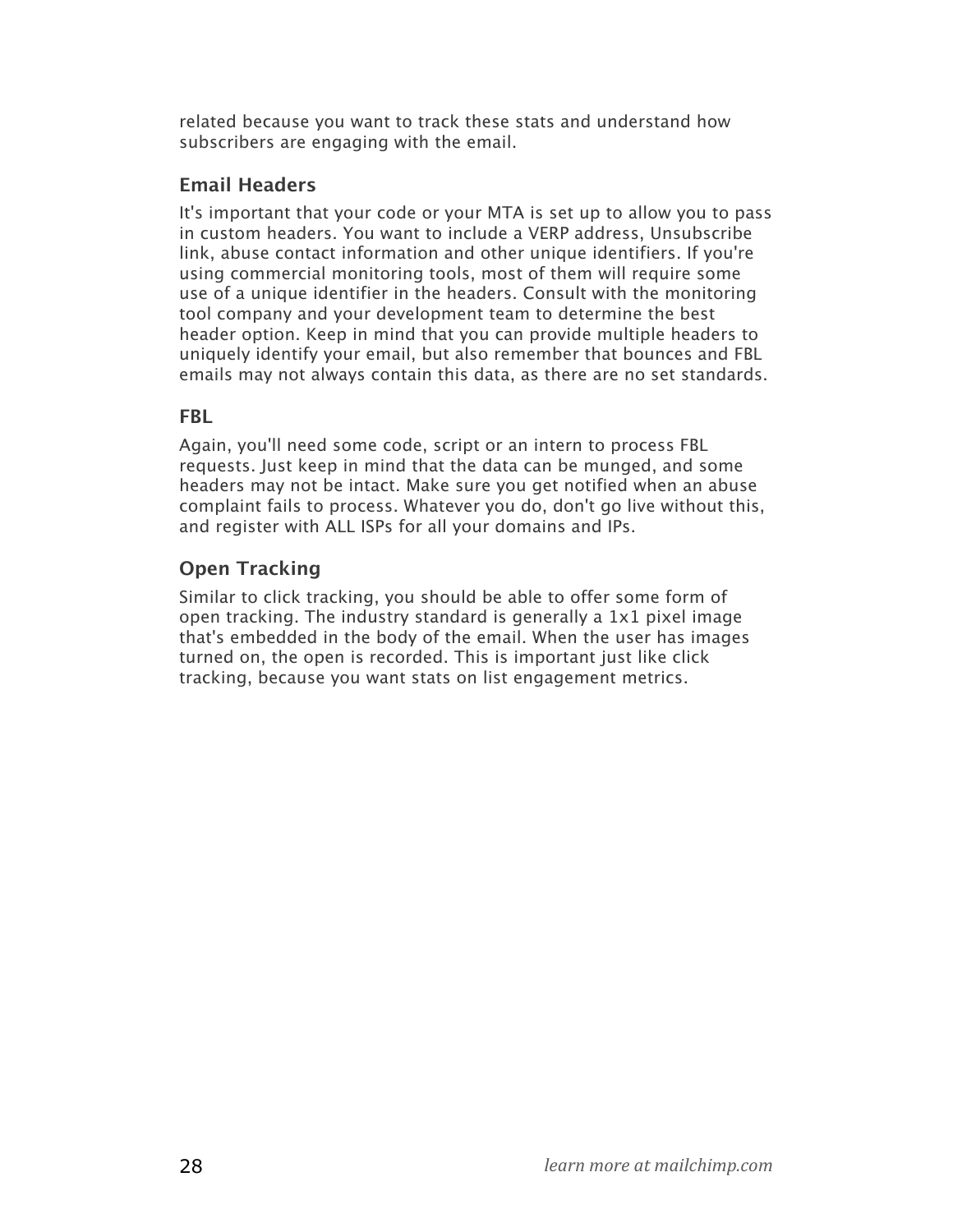# WHAT IS DELIVERABILITY?

We've mentioned the word deliverability quite a bit in the document, so we'll leave you with some information about the soft skills and human side of your delivery infrastructure. Deliverability is both an art and a science that ensures an email reaches its intended recipient. It's more complex than it seems, though. Deliverability is a maze that's navigated by learning the expectations of ISPs, monitoring statistics, building a solid infrastructure—and of course, a whole lot of trial, error and patience.

Your infrastructure and content have a reputation with each ISP, and as the deliverability genius, it's your job to maintain that reputation. When deliverability goes wrong, you can find yourself on blacklists, getting heavily bulked, and having to explain to your CEO why his email marketing blaster cannon thingamajig isn't working. Failing to monitor and secure your delivery infrastructure is a silent killer to the effectiveness of email marketing. With the new systems being put in place by ISPs, the deliverability and reputation of your company will become even more important—and with that responsibility on your shoulders, you want the best possible infrastructure in place.

## **The good, the bad and the ugly**

If you follow the steps outlined in this guide your email marketing cannon will see far better inbox placement, your CEO/marketing team will pay you 10 cents more an hour and will put you ahead of your competition. So what's the worst that could happen if you ignore this stuff? ISPs can choose to block you. Not a 24-hour block or a "fix issue A and we'll allow you to send to our users again" temporary block they'll block you indefinitely or give you a "come back in nine months when you've cleaned up your act" response. You could also land on blacklist after blacklist, filling out forms and working overtime to fix the problems. Not to mention, people will directly complain and report your email as spam. Trust me—it's not pleasant. Without putting in place all the technology and manpower mentioned in this guide, you may not know there's a problem until it's too late. Once administrators start sending you emails to notify you that you're blacklisted (if they're nice enough), there's not much you can do.

Now that ISPs are moving to an engagement model, entire domains will often get blocked from sending, and simply getting email delivered will be much tougher. Properly building your infrastructure will put you ahead of the curve.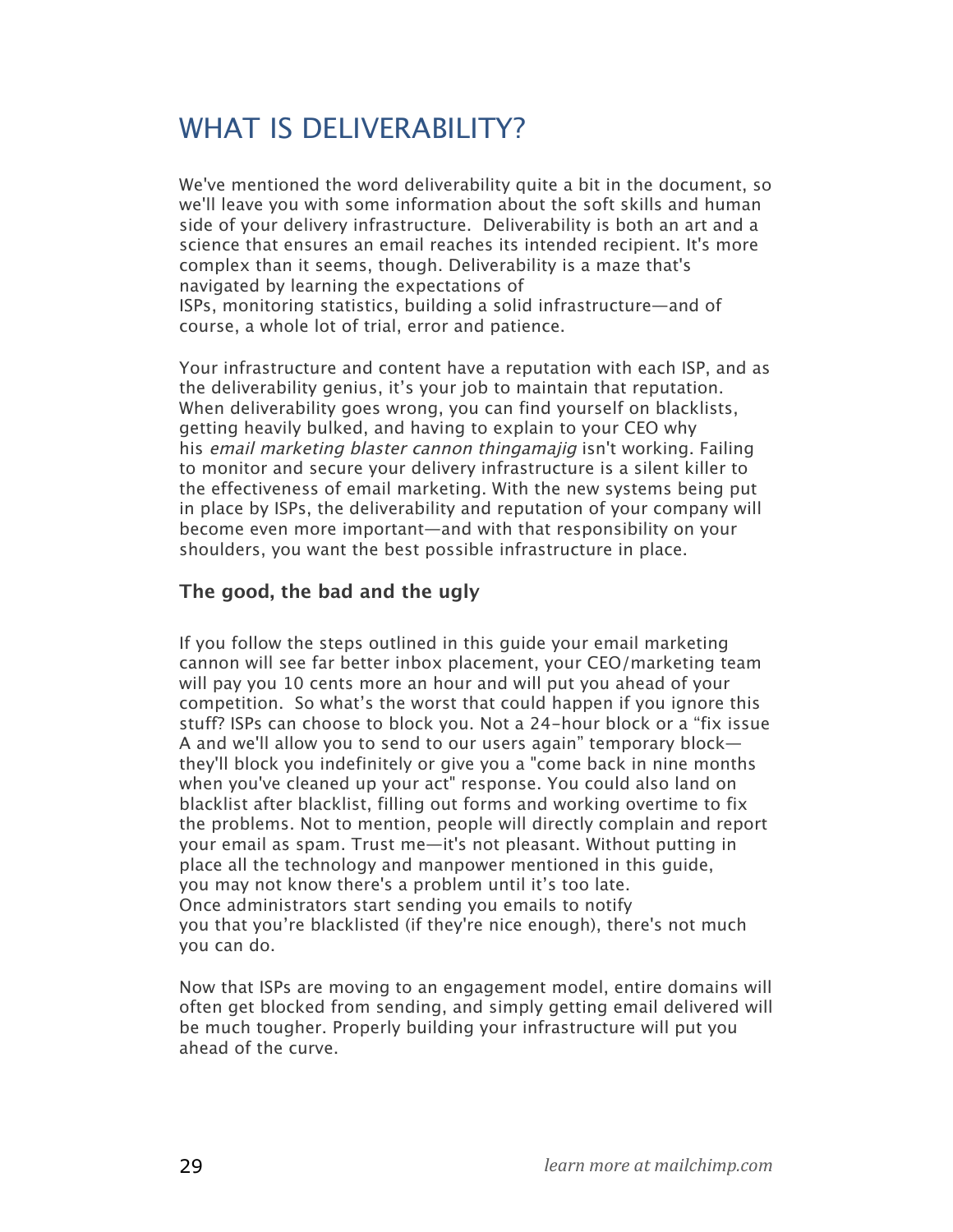# **Deliverability Team**

#### **Team? What do you mean? It's just me!**

Working on your own is perfectly fine, but we use the word "team" because you'll have to wear several hats. (Note that if you plan on doing this delivery thing on a large scale, it's probably going to take more than just you.) The first order of business is planning out the responsibilities if you have a team, and if you don't have a team, mapping things out so that you're not stretched too thin.

ISPs, email administrators, subscribers and other contacts need a way to communicate with you. Generally, all ISPs, email administrators and anti-spam authorities will communicate over a series of expected email accounts. You have to set up email addresses to allow people to contact you with issues or questions. You should at minimum have an abuse $@$ , postmaster $@$  and fbl $@$  address for people to get in touch with you. Most ISPs will expect some of these to be set up to register for FBL, whitelisting, etc. It's important to do this up front and get it right, as changing this data can be close to impossible once you're up and running. Even if you want all this to go to one address, set up each address and forward it to one inbox—don't go down the tempting route of setting up one catch-all for everything.

You should also think about growth. If you do grow out of that oneperson team, you want to be able to easily move the responsibility of one or all of these inboxes to a new hire. It's vital that these email accounts have spam filtering, as they're common addresses, so they'll receive lots of unwanted email. If you're using multiple domains or aliases, it's a good idea to ensure each domain and the aliases associated with those domains have these email boxes and properly forward:

#### **postmaster@**

This is a common address with domains. It can be a catch-all, but for some registration-related stuff, it may be needed. Someone receiving unwanted email will likely try to file a complaint or a question to this address. If you have multiple domains, set up this mailbox for each sending domain.

#### **abuse@**

This address is a must-have. It's used for handling direct complaints from subscribers, ISPs or other permission-related issues. Sometimes your hosting facility will use this address if they see issues with your content or receive complaints directly. If you have multiple domains, set up this mailbox for each sending domain.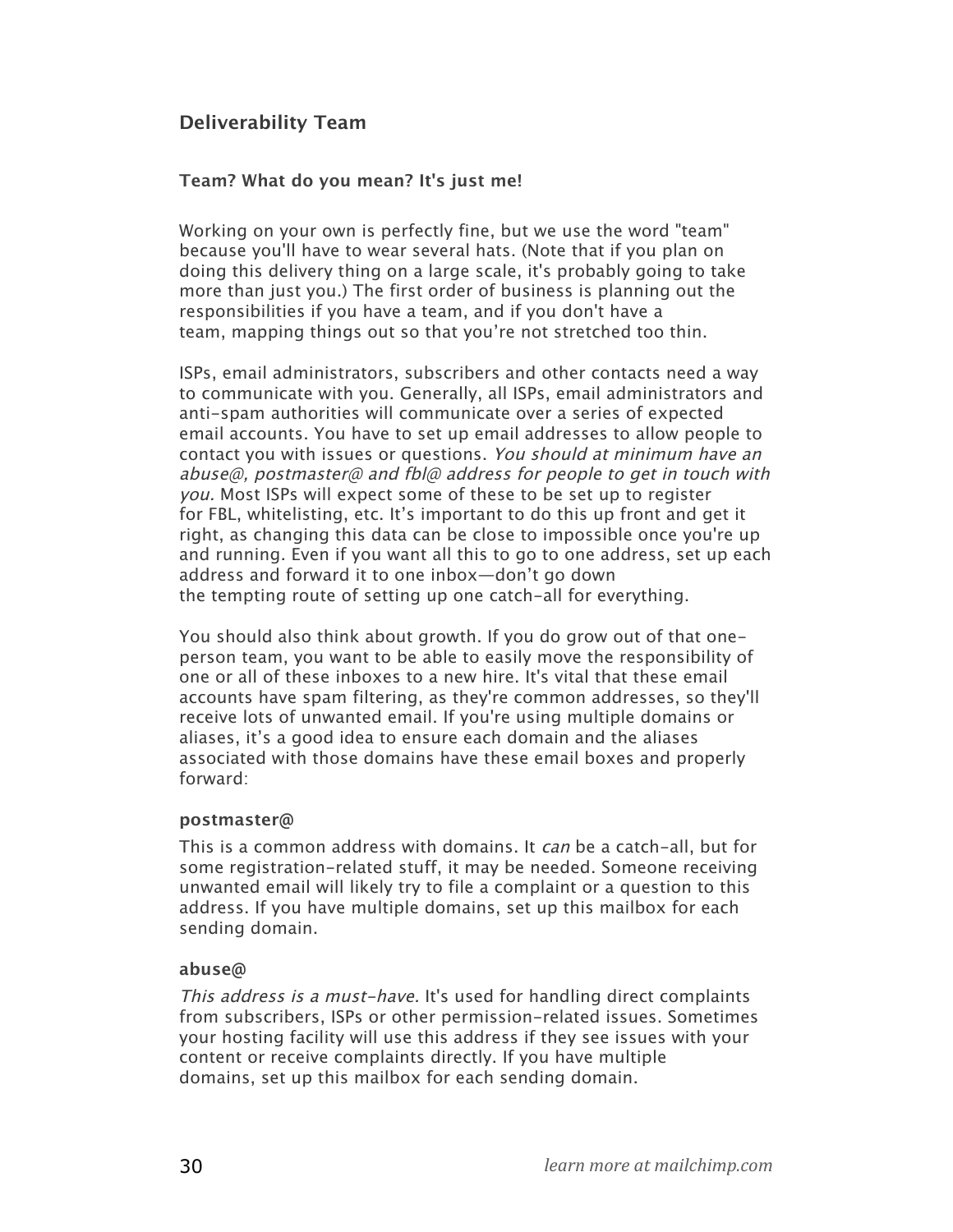## **fbl@**

In order to process abuse complaints, you need to set up your feedback loop process and have the ISP or email administrator deliver to your fbl@ address. You want this address to only receive fbl email, or make your fbl process smart enough to only process fbl requests.

#### **alerts@**

We'll discuss alerts a little later, but be sure to have an inbox that collects your alerts. These may be triggered alerts, MTA errors or monitoring alerts.

#### **Hotmail, Yahoo, Gmail, etc.**

Set up an email account with each major ISP or email system. You can set up two different types of accounts or combine them all into one, but we recommend one account for testing purposes, and another for support/tools/postmaster-related stuff with those sites. Hotmail SNDS requires a hotmail account, and Yahoo requires accounts to register FBL. Don't use your personal accounts for this, as you don't want to have to go through changing ownership over if you leave your post.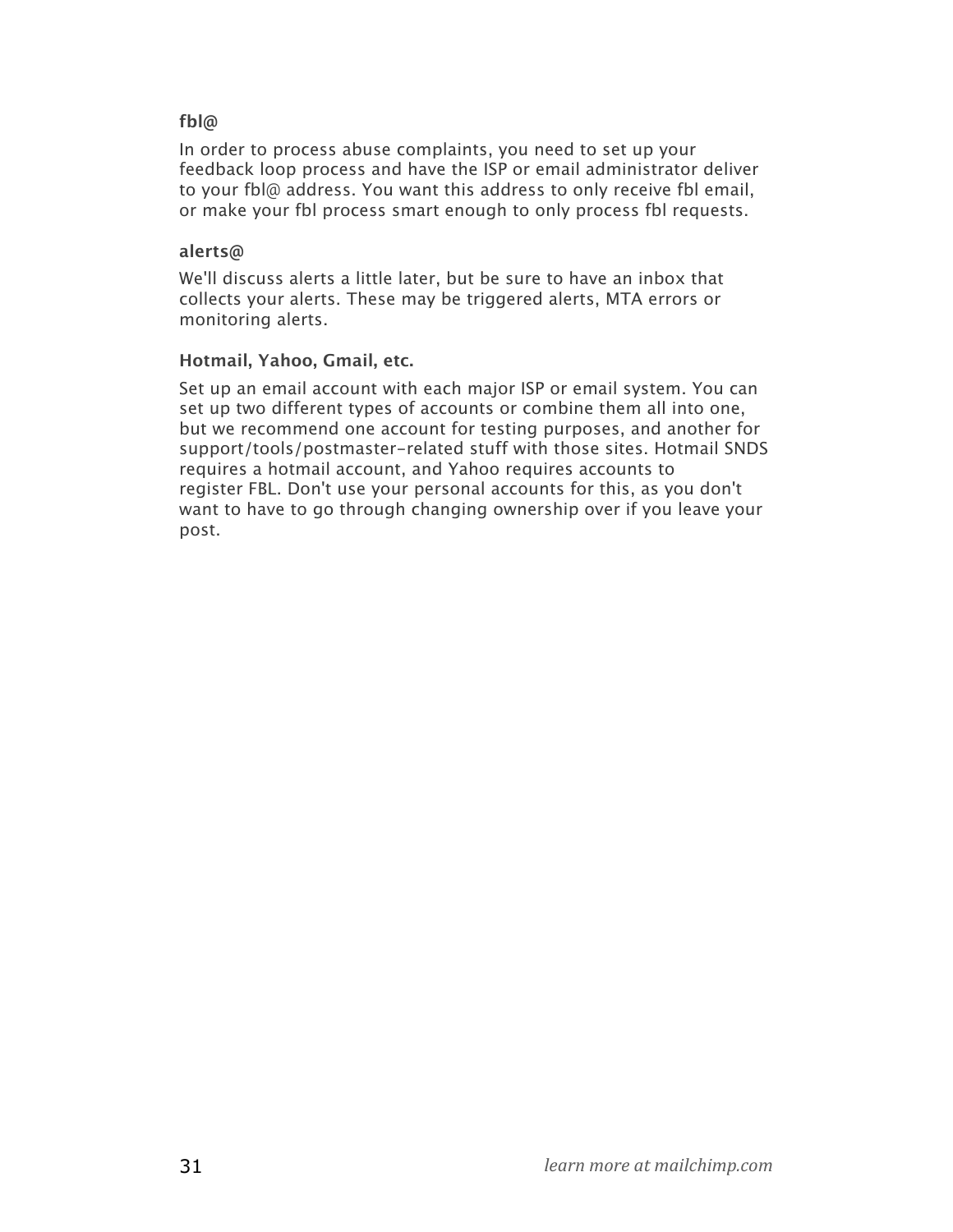# <span id="page-32-0"></span>**TERMINOLOGY**

You may want to become familiar with these deliverability terms:

# **Abuse Complaints**

Abuse complaints occur when a subscriber clicks "Report Spam" in their email client. For ISPs that use feedback loops to report abuse complaints, you can record these abuse complaints and unsubscribe the complaint. It's important that abuse complaints are removed, because failure to remove a complaint is a common reason for ending up on a blacklist.

# **Blacklist**

Lists maintained by companies that specialize in revealing IPs or domains that are either sending unsolicited email, engaging in bad email practices or associated with a website that's engaging in bad practices. There are multiple blacklists, and some are more serious than others. Some ISPs maintain their own blacklists, which consist of public blacklists and their own internal blacklists based on engagement or direct complaints.

## **Bulking**

Bulking occurs when the email is routed to the spam folder instead of the inbox. Bulking can occur because you're not using authentication, your content has spammy keywords or resembles spam, or something in your infrastructure's history is causing concern.

### **Dedicated IP**

The use of an IP for one client or department's traffic. No other traffic is sent over a dedicated IP.

# **Direct Complaint**

A direct complaint occurs when someone reaches out directly to your domain by either replying to the reply-to address or your abuse@ email address and complains that they no longer wish to receive email from you. It's generally best to just unsubscribe them and let them know they're unsubscribed. Don't ask them to do anything, don't beg them to stay, etc.

### **Engagement**

Engagement refers to how your subscribers are responding to the content that you're sending. Are they regularly opening your email and clicking on your links? If they're engaging with the content, your reputation and deliverability will improve. If they're not engaging with the content and are deleting, marking as spam or unsubscribing, your reputation will drop and affect your overall deliverability.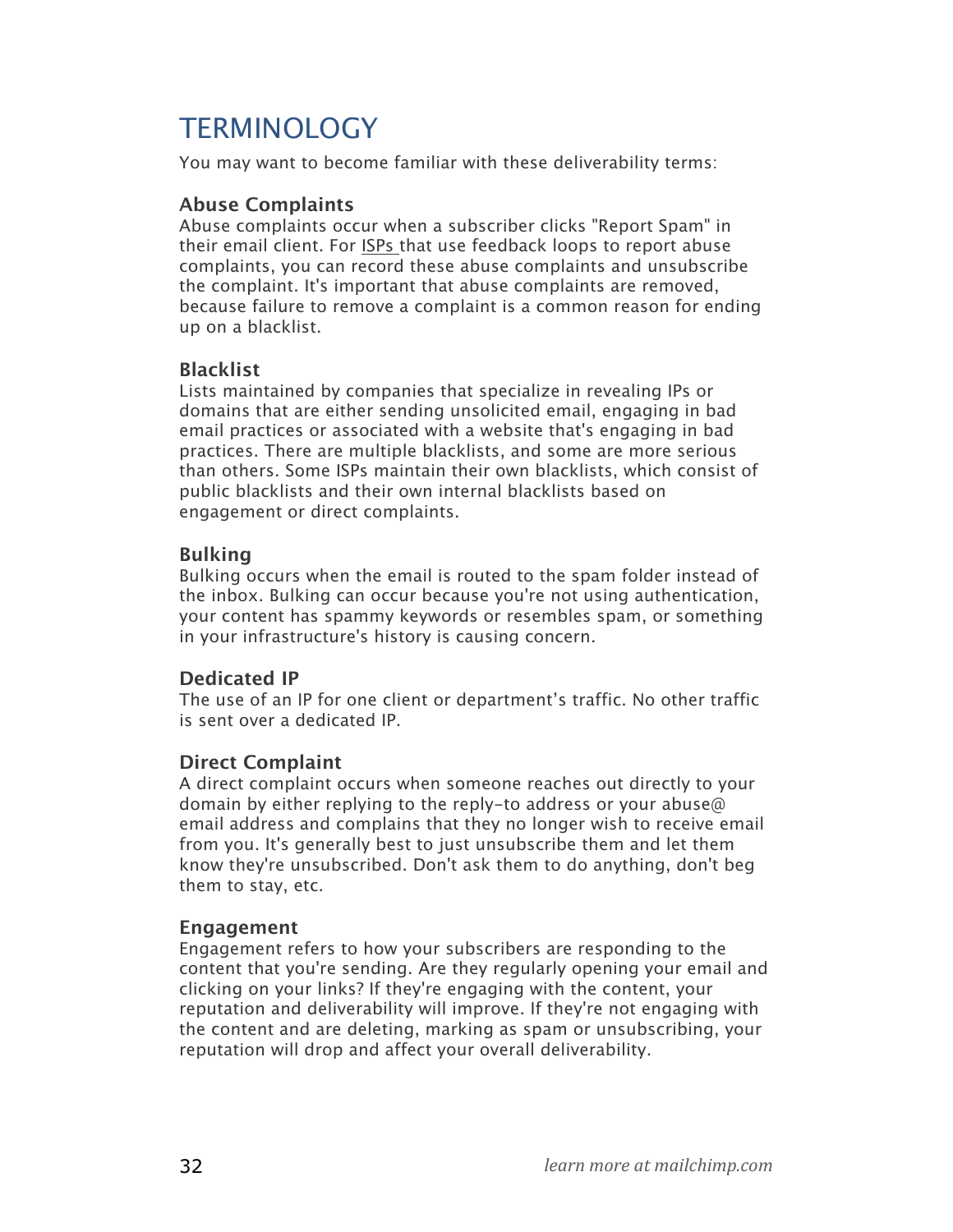## **Feedback Loop**

A feedback loop (or FBL) is a process wherein the recipient clicks "Report Spam" in their email client, and if you're registered with the ISP's FBL process, they'll send you a specially formatted message that says who complained so you can unsubscribe them from your list.

## **ISP**

Note that an ISP can be a corporation or anyone receiving email. Don't just assume that ISPs are the only ones capable of implementing technology to filter your email, provide FBL reports, etc.

### **MTA**

An application or piece of software responsible for transferring or routing email from point A to B.

## **Reputation**

Reputation refers to how an ISP views your content and/or infrastructure. ISPs track your reputation either by domain or IP. It's like a grade in school. That grade is tied to your IP or domain and determined by algorithms that differ with each ISP. Generally, the reputation is determined by some formula of engagement, abuse complaints, bounces and send volumes.

# **Seed List**

A list that consists of email addresses with the major/minor ISPs that's injected into the campaign to see where the email is delivered. You don't touch these emails in any way—you just want to see where the email is placed or if it's delivered at all.

# **Shared IP**

The use of a group of IPs used for multiple clients. All of the traffic is spread across multiple IPs because the volume or traffic is not appropriate for a dedicated IP.

# **Spam Trap**

Addresses that have gone stale or are old that ISPs have turned into honeypot addresses for catching senders that are engaging email accounts without permission. Generally you'll see spam traps in old lists, purchased lists or lists collected improperly. The best way to get rid of spam traps is to use reactivation or pruning techniques with your list on a regular basis. (And, of course, to use strictly permissionbased lists!)

### **Subscription, Subscribe or Subscriber**

A person who has given you tangible and confirmable proof to engage in sending them commercial email.